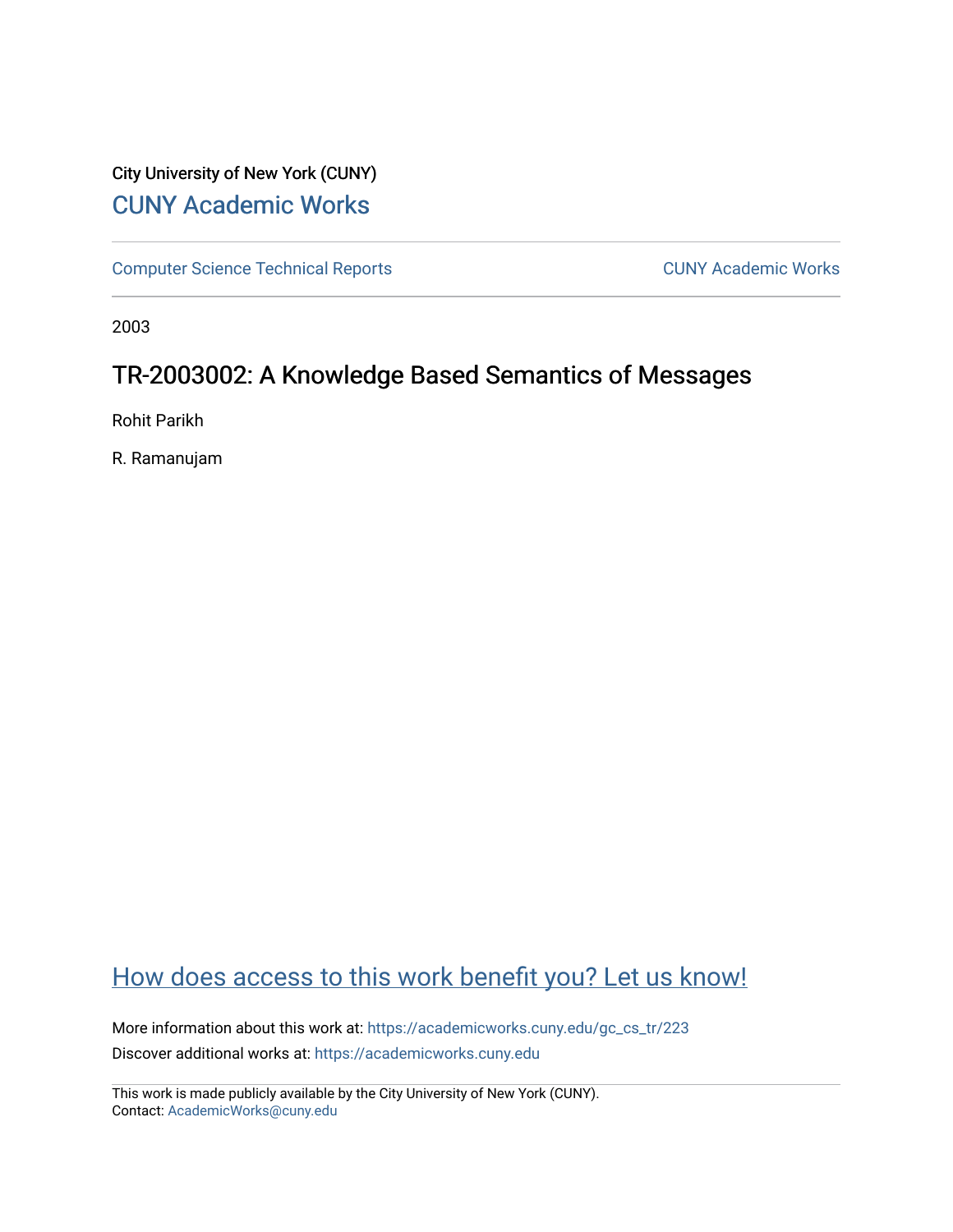# A Knowledge based semantics of messages

Rohit Parikh

Department of Computer Science,<sup>∗</sup> CUNY Graduate center 365 Fifth Avenue New York, NY 10016-4309, USA. E-mail: ripbc@cunyvm.cuny.edu

R. Ramanujam

The Institute of Mathematical Sciences C.I.T. Campus, Chennai 600 113 India. E-mail: jam@imsc.res.in

If a lion could talk, we could not understand him. Ludwig Wittgenstein

#### Abstract

We investigate the semantics of messages, and argue that the meaning of a message is naturally and usefully given in terms of how it affects the knowledge of the agents involved in the communication. We see that the semantics depends on the protocol used by the agents, and this leads us to knowledge based specification of protocols. While these notions are natural for distributed computations, we suggest that the considerations discussed here may be relevant in more general linguistic contexts.

### 1 Introduction

In natural as well as formal languages, messages have an interesting semantic status. Syntactically, they are perhaps no different from utterances, perhaps by speakers

<sup>∗</sup>Also, Department of Computer Science, Brooklyn College. Research supported by NSF and a grant from the PSC-CUNY FRAP program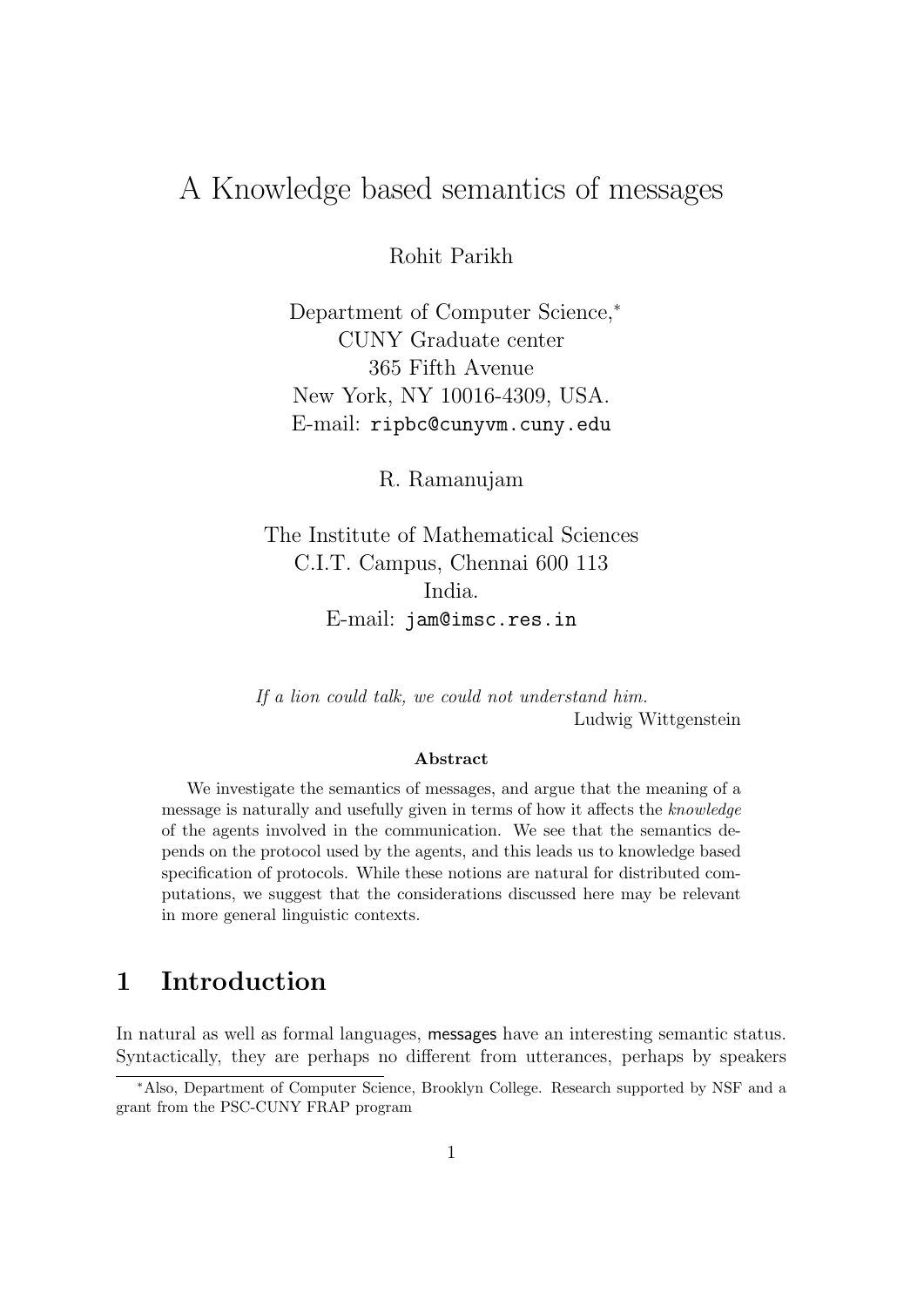not present when the utterance is heard or received. But when we designate any communication as a 'message', we invest it with a purpose, an accomplishment of specific semantic objectives. Deriving the meaning of a message may well involve much more than the syntactic structure of the message.

The famous lines from Longfellow's poem "Paul Revere's ride", run:

He said to his friend, "if the British march by land or sea from the town tonight, Hang a lantern aloft in the belfry arch Of the North church tower as a signal light,  $-$ One, if by land, and two, if by sea; And I on the opposite shore will be,  $\dots$ 

It is obvious that Paul Revere is setting up a protocol with his friend whereby a signal with two possible values can be used to indicate one of two alternatives. This example illustrates several issues any semantics of messages needs to address. While the hanging of a lantern is to show a light, doing this at a specific time, in a specific 'state of the world', by a specific person, carries a unique meaning to one who sees the light, particularly when the two have agreed on a protocol for signalling, and the latter trusts the former to follow the protocol.

Indeed, there is more. The meaning may also depend on the medium of communication in which the message passing takes place. If Paul Revere and his friend had accurate, synchronized watches, much more information, e.g. the size of the British force, could have been conveyed. To see this, suppose I want a friend to send me information that will distinguish between a thousand possibilities, but my phone (or his) is tapped by enemies, and he dare not talk to me. Here is our protocol. He calls me, lets the phone ring once or twice, and hangs up. I then count the number of minutes elapsed since 8 AM (he calls between 8 AM and 5 PM), which gives me 540 possibilities. The signal has two values, so in all that makes 1080, ample for my purpose. Thus even though the signal has only two values, in the context it conveys a little over 10 bits of information.

We spoke of the receiver of the message interpreting it according to an agreed protocol. In fact, the message itself may be part of setting up the protocol between the parties in a bootstrapping manner. Moreover, trust may not be necessary to give meaning; the message may itself be for establishing trust in the receiver about the sender. Consider the following case. A secret group which trusts only its own members, is holding a meeting. A member who wants to attend the meeting must identify himself by saying "rain in Spain is mainly in the plain". Now clearly this message does not have the usual meaning of that sentence. We cannot talk of the knowledge the sentence creates in the presence of trust, since the purpose of this message is to create trust. For the same reason, a letter of recommendation written by an applicant himself does not create the same knowledge in the prospective employer as an identical letter written by an unbiased authority.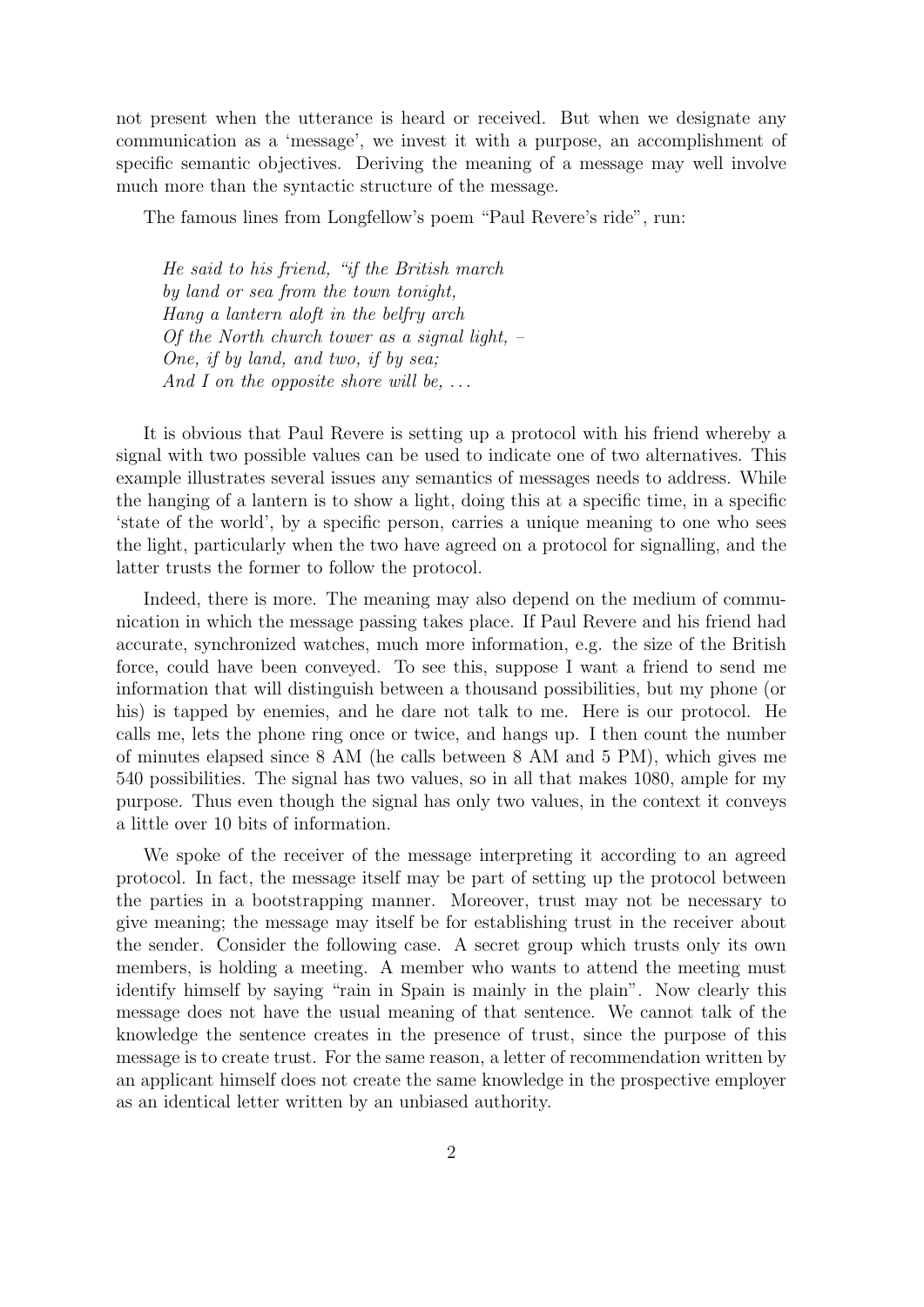Essentially, all these considerations suggest that evaluating the meaning of a message in a manner that is dependent on the protocol used by the communicating parties gives us implicature as well. Then there is the additional dimension of dealing with uncertainty. Of course, when the communicating parties are human beings, utilities are also needed to evaluate meaning and implicature. Even in the case of machines which may not have utilities, the designers of those machines do, and strategic considerations may well bring utilities into the semantics of messages.

In this paper, we focus on distributed systems of computing agents that communicate (only) by message passing. We study how messages may be interpreted in such systems, and the study illustrates how the informational value of the message depends also on the protocol, without use of utilities. We suggest that a knowledge based semantics of messages not only offers a solution to the difficulties listed above, but also suggests a semantic specification of protocols using knowledge assertions.

The last point, about semantic specification of protocols, is important, and highlights the difference between extensional and intensional treatment of protocols, a difference that is critical in the context of utilities. We have been discussing how the meaning of a message is dependent on the protocol used, but how is the protocol itself presented ? If a protocol is seen (extensionally) as a set of possible evolutions of the considered system, such a set may be used in the semantics of messages. However, we need a mechanism that generates these evolutions, which requires an intensional description. In the context of *distributed protocols* studied in computer science, a protocol is simply a bunch of rules describing what messages each agent may send under different circumstances, as well as the response of agents to the receipt of messages (see [T94]). This may seem circular: the protocol is described using messages, and the messages are interpreted according to the protocol. Knowledge based specification of protocols offers a way out of such circularity, as we will see, see also [P95].

We suggest that knowledge based semantics of messages is also useful for the theory of distributed systems. These are systems typically designed to achieve specific algorithmic goals, and the concern is about efficient management of resources (number of rounds of communications, length of messages etc). A general semantic theory, which studies the transition structure of messages, is lacking. On the other hand, concurrency theory does study the interaction of system structure and behaviour in an abstract setting and thus provides semantic models, but offers no theories of communication comparable in richness to that of theories of causal independence.

In the context of a distributed system, it is easy to see the role of a message. An agent in a distributed system, at any local state, has only a partial view of the system state. The purpose of a message is to offer the receiver an enhanced view of the system state. Viewed thus, we can at once see a number of issues to be addressed by any semantic theory of communication:

• It is easily seen that receipt of a message often causes a change of system view. Does sending of a message also change an agent's view ? When agents communicate by the hand-shaking mode of synchronization, sending a message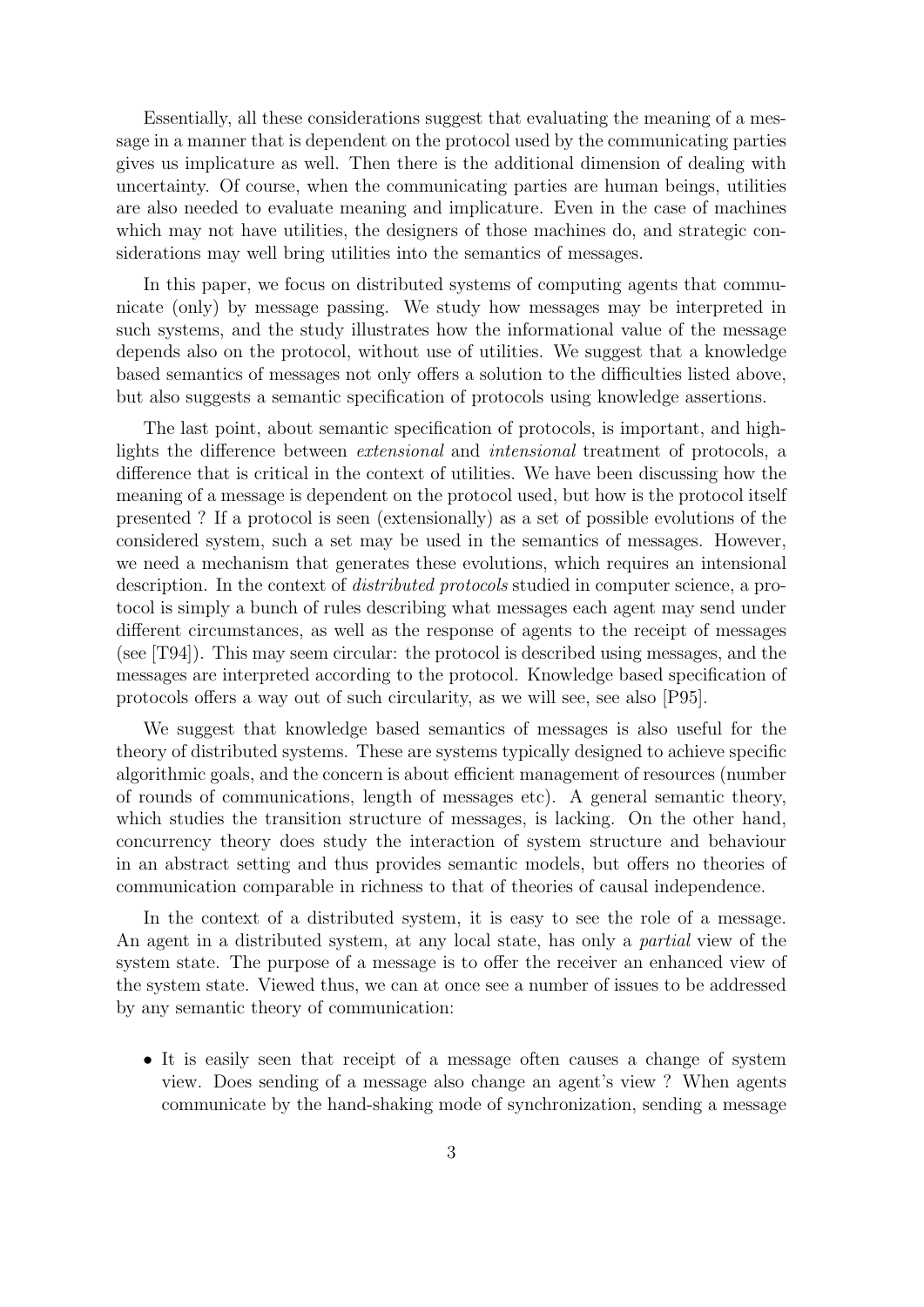can certainly cause a view update. Even in the context of asynchronous message passing, the sender can reason that on receipt of the message, the receiver's view would be updated at that state and record this information. Such reasoning can be found in knowledge-based analyses of distributed protocols [FHMV95].

- The same message, sent by different agents, or received by different agents, may cause different changes in system behaviour. Thus the semantics of messages may depend on how agents are defined, and their behaviour in turn depends on what messages mean to them.
- We can easily conceive of situations where an agent receiving the same message at different states acts differently. Thus the meaning of a message is also dependent on the receiver's state.
- Clearly, messages are interpreted according to the protocol followed (implicitly) by the agents, and systems where agents agree to change the protocol dynamically do exist !
- Distributed protocols typically contain not only assumptions about agents sending messages according to the protocols, but also actions to be taken when agents' messages violate the protocols. This is particularly problematic for semantic models.
- Message based systems use a menagerie of message categories signals, interrupts, resource requests, data messages, control messages, and so on, and implementations never treat them the same way. On the other hand, a semantic model should perhaps not even consider messages as concrete objects, but yet offer possibilities of modelling such behavioural variations.
- Suppose a single message m has the same effect as a sequence of messages  $\sigma$ . While m and  $\sigma$  must needs be distinguished from an algorithmic point of view, they should both perhaps be identified as having the same denotation.
- What is communicated by the message may be not only current information, but also temporal information about possible future behaviour.

Our basic technical tool is as follows:

- States are specified by properties stated in a logical language and the view of an agent at a state can be thought of as those global properties which are known to that agent at that state.
- The denotation of a communication is then a set of pairs of the form  $(\alpha, \beta)$  such that if, at any local state of an agent s, the global property  $\alpha$  is known by the agent, then in the next state of the agent, the global property  $\beta$  will be known by that agent.

In what follows, we present a logical framework in which this idea is developed formally.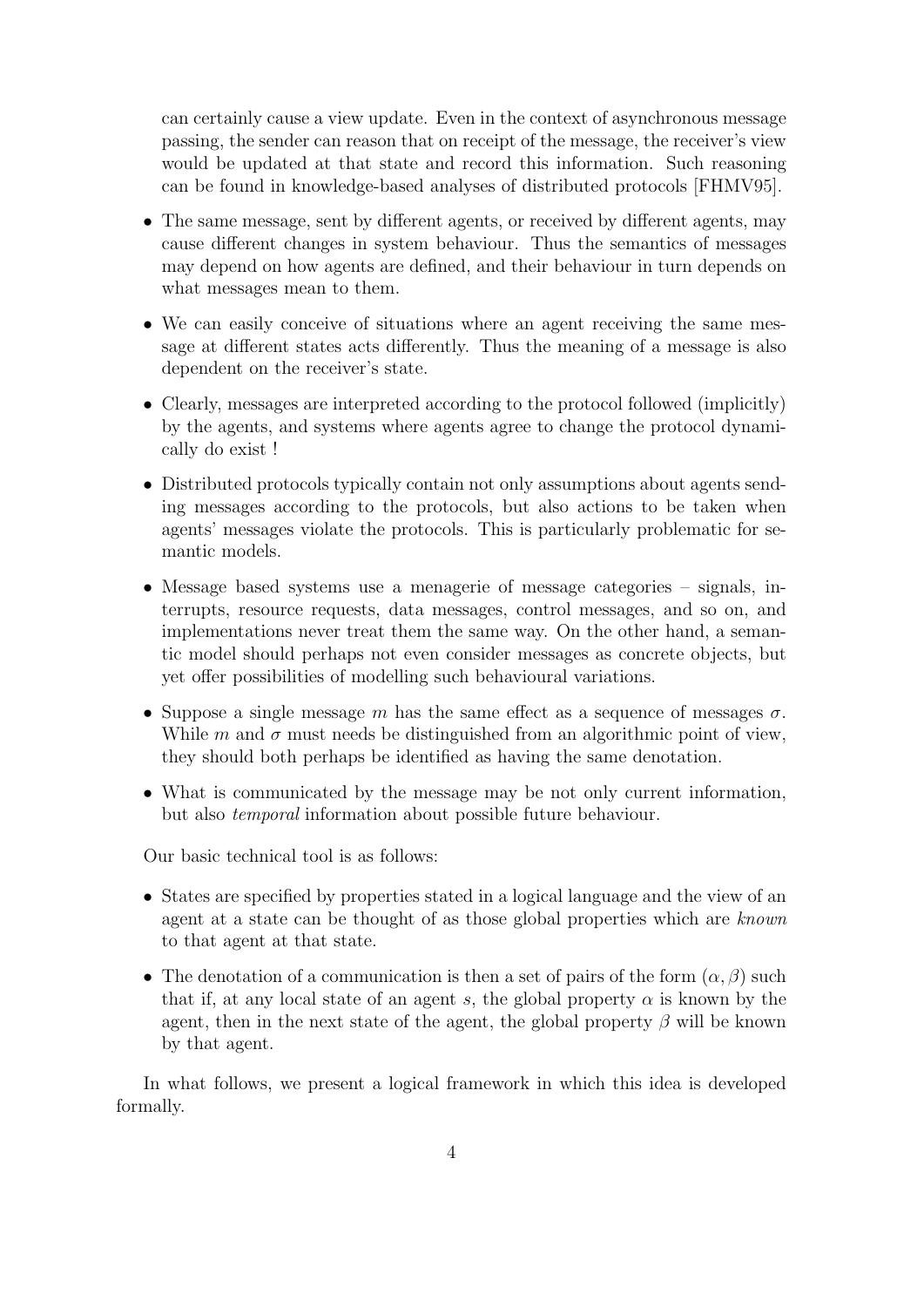### 2 An abstract model

We will first consider an abstract extensional presentation of a distributed system, in which the system is described as a set of global histories, each of which represents one possible system evolution given by a sequence of global events. For each system, the set of agents that participate in its computations is assumed to be a fixed finite set. Similarly, for each system, the set of possible global events is fixed.

For convenience, we fix  $n > 0$ , and consider only systems with agents from  $[n] =$  $\{1, 2, \ldots, n\}$ , and events come from a fixed (possibly infinite) set E. E<sup>\*</sup> is the set of all finite sequences over E and  $E^{\omega}$  is the set of all infinite sequences over E; we will let  $h, h', \ldots$  range over the former, and  $H, H', \ldots$  over the set  $E^* \cup E^\omega$ . Let  $H \preceq H'$ denote that H is a finite prefix of  $H'$ . We write  $hH'$  to denote the concatenation of finite history  $h$  with the possibly infinite history  $H'$ . When  $H$  is infinite or of length  $\geq k$ , we let  $H_k$  denote the finite prefix of H consisting of the first k elements. For a set  $\mathcal{H}$ , let  $\mathcal{P}(\mathcal{H})$  denote the set  $\{h \mid h \preceq H \text{ for some } H \in \mathcal{H}\}\)$  containing all finite prefixes of sequences in  $H$ .

**Definition 2.1** A system is a tuple  $S = (\mathcal{H}, \lceil_1, \ldots, \lceil_n \rceil)$ , where  $\mathcal{H} \subseteq E^{\omega}$  is the set of all (infinite) possible global histories of S, and for  $i \in [n]$ ,  $[i: \mathcal{P}(\mathcal{H}) \to E^*$  is the projection map for i.  $\mathcal{H}_i \stackrel{\text{def}}{=} \{ \lceil_i(h) \rceil \ h \in \mathcal{P}(\mathcal{H}) \}$  is the set of local histories of i.

Thus local histories are got by projecting global histories to local components. Note that the definition is very general, and we may want more conditions to apply usually: for instance, if  $h_1 \leq h_2 \leq H \in \mathcal{H}$ , then we would expect that  $\lceil i(h_1) \preceq \lceil i(h_2) \rceil$ as well, but this is not enforced by the definition above. The points we wish to illustrate may already be highlighted with such a general description.

**Definition 2.2** Let h, h' be finite global histories in H. For  $i \in [n]$ , define  $h \sim_i h'$  iff  $a_i(h) = a_i(h').$ 

Clearly,  $\sim_i$  is an equivalence relation, and it gives the *indistinguishability relation* for i. We can consider this relation as giving the information partition for i in the system  $S$ ; that is, given the information available to i, the histories  $h$  and  $h'$  cannot be disntinguished. Note again that we may have histories  $h_1, h_2, h$  such that  $h_1 \not\sim_i h_2$ but  $h_1h \sim_i h_2h$  (constituting a kind of 'forgetting').

The properties of such systems can be studied in a logical language. Let L be a language which has formulae expressing (time dependent) properties of global histories. Then we can write  $H, k \models A$ , for A belonging to L, to mean that the history H satisfies formula A at time k. If the truth value of A does not depend on  $k$ , then it is timeless. If A has the property that once true it remains true, then it is persistent. We expand  $L$  to a larger language  $LK$  by closing under boolean connectives and operators  $K_i$ . Thus if A is a formula of LK and i is a process, then  $K_i(A)$ , meaning i knows A, is also in LK. We can then define  $H, k \models K_i(A)$  to hold if for all m and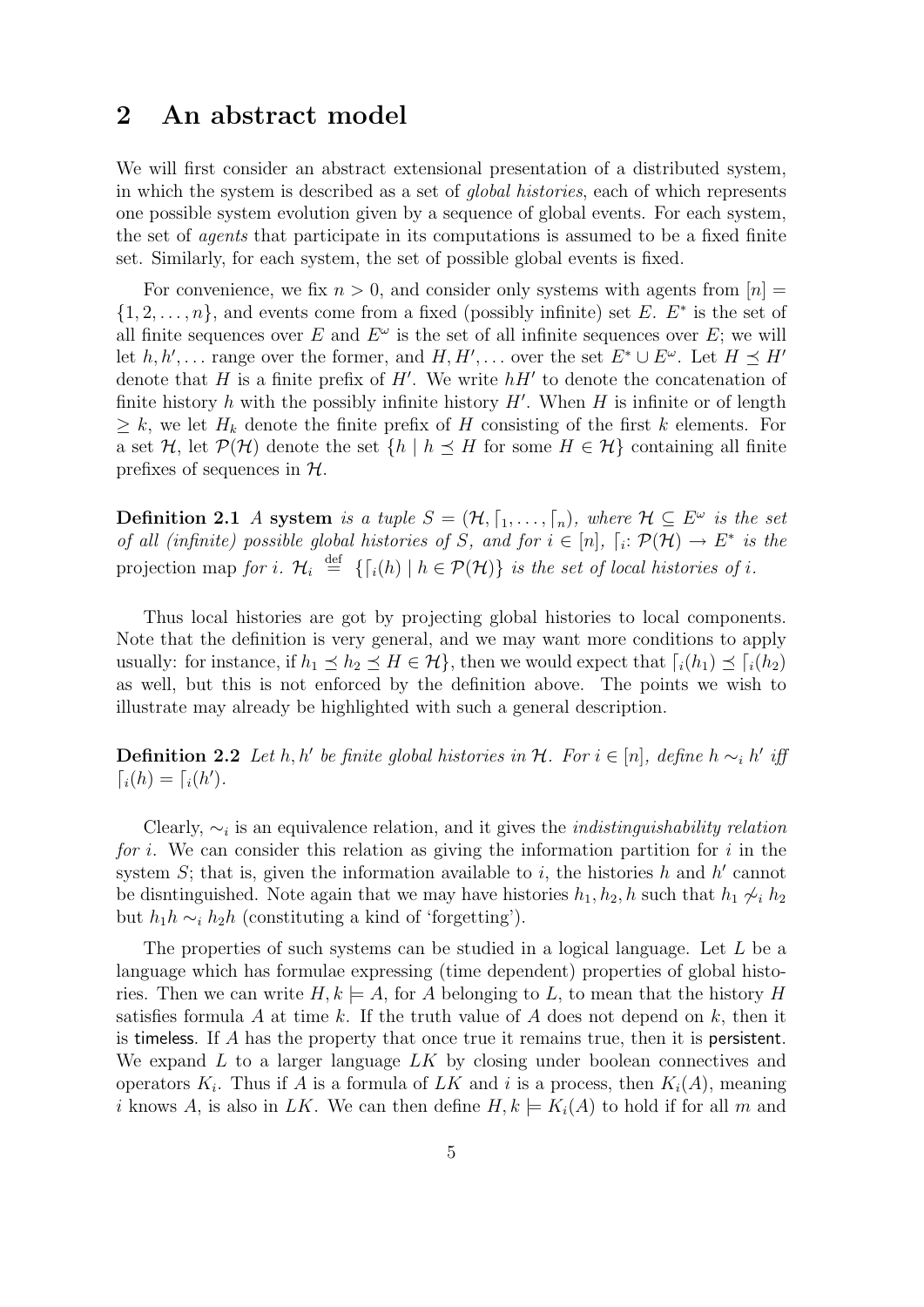all  $H' \in \mathcal{H}$ , if  $H'_m \sim_i H_k$  then  $H', m \models A$ . Clearly what the process i knows at time  $k$  depends only on its local history. Moreover, the laws of logic  $LK5$  (the  $S5$  version of the logic of knowledge) are valid.

For definiteness, we fix a specific language L so that the semantics of  $H, k \models A$  is also fixed. Since the basic elements of the model are sequences, a linear time temporal logic suggests itself. Let  $P = \{p_0, p_1, \ldots\}$  be a countable set of atomic propositions. Formally, the syntax of the logic is given by:

$$
\alpha, \beta \in \mathcal{L}_0 ::= p \in P \mid \neg \alpha \mid \alpha \vee \beta \mid \bigcirc \alpha \mid \alpha \mathbf{U}\beta \mid \mathbf{K}_i \alpha
$$

A **model** is a pair  $M = (S, V)$ , where  $V : \mathcal{P}(\mathcal{H}) \to 2^P$  is a valuation map on finite prefixes of global histories which gives the truth values of some atomic predicates at the states. We can now inductively define the notion  $H, k \models \alpha$ , for  $H \in \mathcal{H}, k > 0$ and  $\alpha \in \mathcal{L}_0$ :

- $H, k \models p$  iff  $p \in V(H_k)$ , for  $p \in P$ .
- $H, k \models \neg \alpha$  iff  $H, k \not\models \alpha$ .
- $H, k \models \alpha \vee \beta$  iff  $H, k \models \alpha$  or  $H, k \models \beta$ .
- $H, k \models \bigcirc \alpha$  iff  $H, k + 1 \models \alpha$ .
- $H, k \models \alpha \mathbf{U}\beta$  iff there exists  $m \geq k$  such that  $H, m \models \beta$  and for all  $\ell : k \leq \ell < m$ ,  $H, \ell \models \alpha.$
- $H, k \models \mathbf{K}_i \alpha$  iff for all  $m \geq 0$ , for all  $H' \in \mathcal{H}$  such that  $H_k \sim_i H'_m$ ,  $H', m \models \alpha$ .

The formula  $\alpha$  is said to be *satisfiable* if there exists a model M, a global history  $H \in \mathcal{H}$  in M and  $k \geq 0$  such that  $M, k \models \alpha$ .  $\alpha$  is said to be valid iff  $\neg \alpha$  is not satisfiable. The following formulas, the laws of logic  $LK5$ , are easily seen to be valid:

- ${\bf K}_i(\alpha \supset \beta) \supset ({\bf K}_i \alpha \supset {\bf K}_i \beta).$
- $\mathbf{K}_{i}\alpha \supset \alpha$ .
- ${\bf K}_{i}\alpha \supset {\bf K}_{i}{\bf K}_{i}\alpha$ .
- $\neg K_i \alpha \supset K_i \neg K_i \alpha$ .

We are now ready to present the knowledge based semantics of messages in a system S. For our purpose, a message is simply an element  $m \in E$ .

 $\textbf{Definition 2.3} \ \textit{Sem}_S(i, m) \ \stackrel{\text{def}}{=} \ \{(\alpha, \beta) \ | \ (\forall H \in \mathcal{H}) (\forall k \geq 0) (H, k \models \mathbf{K}_i \alpha \rightarrow 0) \}$  $(\forall h' \in \mathcal{P}(\mathcal{H})(H_k \preceq h', |h'| = \ell \geq k \wedge [i(h') = [i(H_k)e)(H'\ell \models \mathbf{K}_i\beta],$ *i.e.*  $\{(\alpha, \beta) \mid \text{for all } H \in \mathcal{H}, \text{ for all } k \geq 0, \text{ if } H, k \models \mathbf{K}_i \alpha \text{ then, for all } h' \in \mathcal{P}(\mathcal{H})\}$ such that  $H_k \preceq h'$ ,  $h'$  is of length  $\ell \geq k$  and  $\lceil \frac{1}{h} \right] = \lceil \frac{1}{h(k)} \right]$ , we have  $H', \ell \models \mathbf{K}_i \beta$ .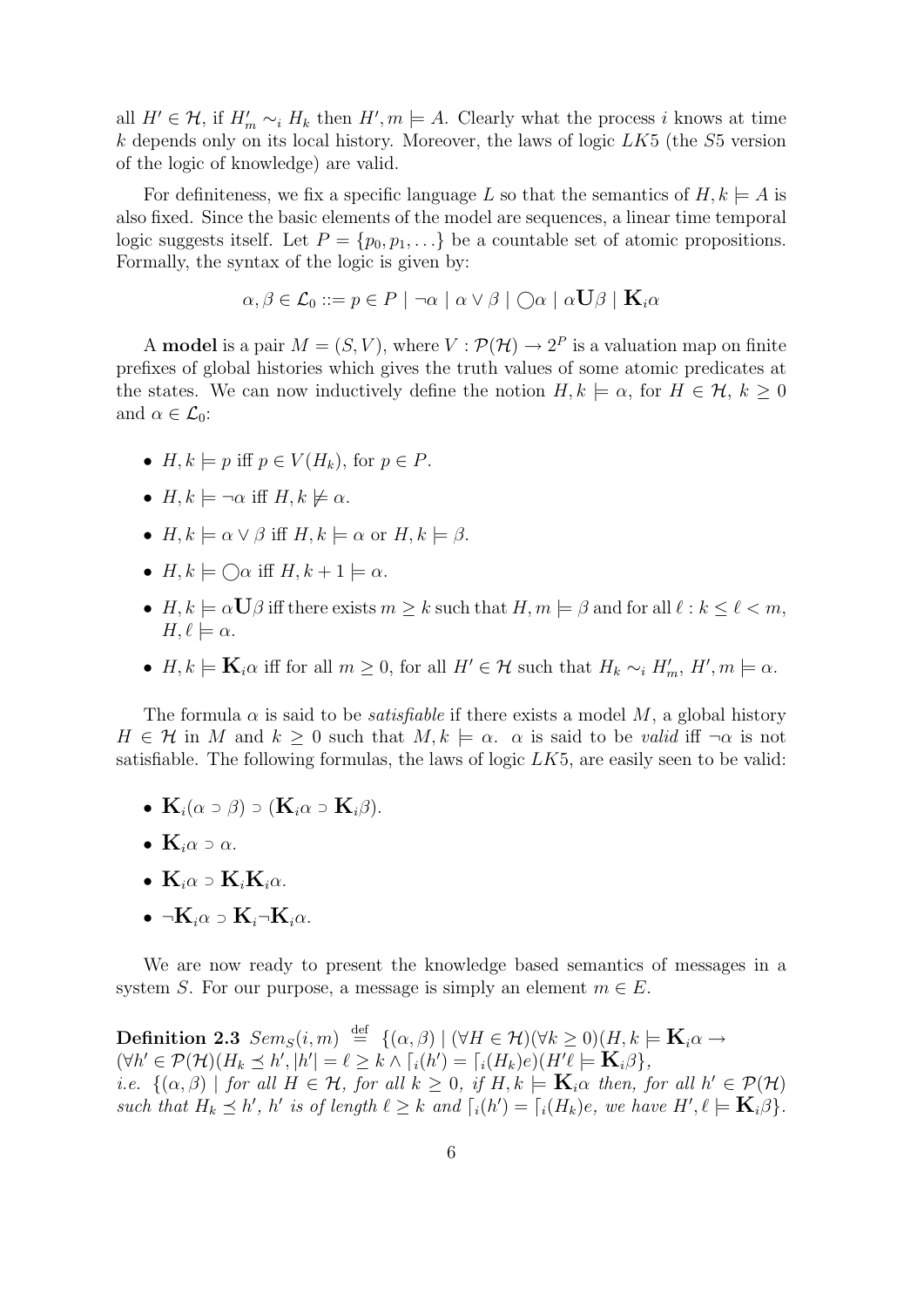Intuitively, if i knows  $\alpha$  before the message m then it always knows  $\beta$  after it. Thus  $Sem(i, m)$  is a subset of  $\mathcal{L}_0 \times \mathcal{L}_0$ , and every pair  $(\alpha, \beta)$  in it can be seen as a *view transformer* for agent *i*: if knowledge of  $\alpha$  is part of the view that *i* has of the global system state before the communication event, then knowledge of  $\beta$  is part of its view after the communication.

It is easy to see that the definition can be generalized to  $Sem_S(i, h)$ , where  $h \in E^*$ :  $Sem_S(i, h) \stackrel{\text{def}}{=} \{(\alpha, \beta) \mid \text{for all } H \in \mathcal{H}, \text{ for all } k \geq 0, \text{ if } H, k \models \mathbf{K}_i \alpha \text{ then, for all }$  $h' \in \mathcal{P}(\mathcal{H})$  such that  $H_k \preceq h'$ , h' is of length  $\ell \geq k$  and  $\lceil i(h') \rceil = \lceil i(H_k)h$ , we have  $H', \ell \models \mathbf{K}_i \beta$ . The following proposition records some simple observations that follow from the validities listed earlier.

- **Proposition 2.4** 1. If  $(\alpha, \beta) \in Sem_S(i, h)$  and  $\gamma_1 \supset \alpha$ ,  $\beta \supset \gamma_2$  are valid formulas, then  $(\gamma_1, \gamma_2) \in Sem_S(i, h)$  as well.
	- 2. If  $(\mathbf{K}_i \alpha, \beta) \in Sem_S(i, h)$ , then  $(\alpha, \mathbf{K}_i \beta) \in Sem_S(i, h)$  as well.
	- 3. If  $(\mathbf{K}_i \alpha, \beta_1) \in Sem_S(i, h)$  and  $(\mathbf{K}_i \alpha, \beta_2) \in Sem_S(i, h)$ , then  $(\alpha, \mathbf{K}_i(\beta_1 \wedge \beta_2)) \in$  $Sem<sub>S</sub>(i, h)$  as well.
	- 4. If  $(\alpha, \beta) \in Sem_S(i, h)$  and  $(\beta, \gamma) \in Sem_S(i, h')$  then  $(\alpha, \gamma) \in Sem_S(i, hh')$ .

Condition 1) above is *monotonicity* and holds because we regard all possible global histories as equal. However, if the possible global histories are ordered by plausibility, then monotonicity will fail. I.e. the most plausible interpretations of the message m in the presence of  $\alpha$  (and in which  $\beta$  does hold) might no longer be possible in the presence of the stronger formula  $\gamma$  and in that case we can no longer rely on  $\beta$ holding.

Thus we can use knowledge formulas to describe changes effected by a sequence of events; dually, we may consider such pairs of formulas as a specification, and ask what sequence of events implements the specification.

**Proposition 2.5** Suppose we are given two systems  $S = (\mathcal{H}, \lceil_1, \ldots, \lceil_n)$  and  $S' =$  $(\mathcal{H}', [1, \ldots, [n])$  which are identical in their structure except that  $\mathcal{H}' \subseteq \mathcal{H}$ . Let  $\alpha, \beta$ be two formulas in which all occurrences of the operators  $\mathbf{K}_i$  are positive, i.e. occur under no negation signs or under an even number of them. Then if  $(\alpha, \beta)$  is in  $Sems(i, m)$ , it is also in  $Sems(i, m)$ .

The proof is straightforward using the fact that the quantification over histories of  $S'$  is always over a smaller set and hence more likely to be true. Thus given a set of conventions which restrict the set os possible histories, more information can be acquired through a message. This of course need not hold with negative knowledge. It may happen that in a larger H, after message m is received, some  $\neg K_i(\beta)$  holds, but that with a smaller  $\mathcal{H}', \, \mathbf{K}_i(\beta)$  does hold and hence  $\neg \mathbf{K}_i(\beta)$  fails.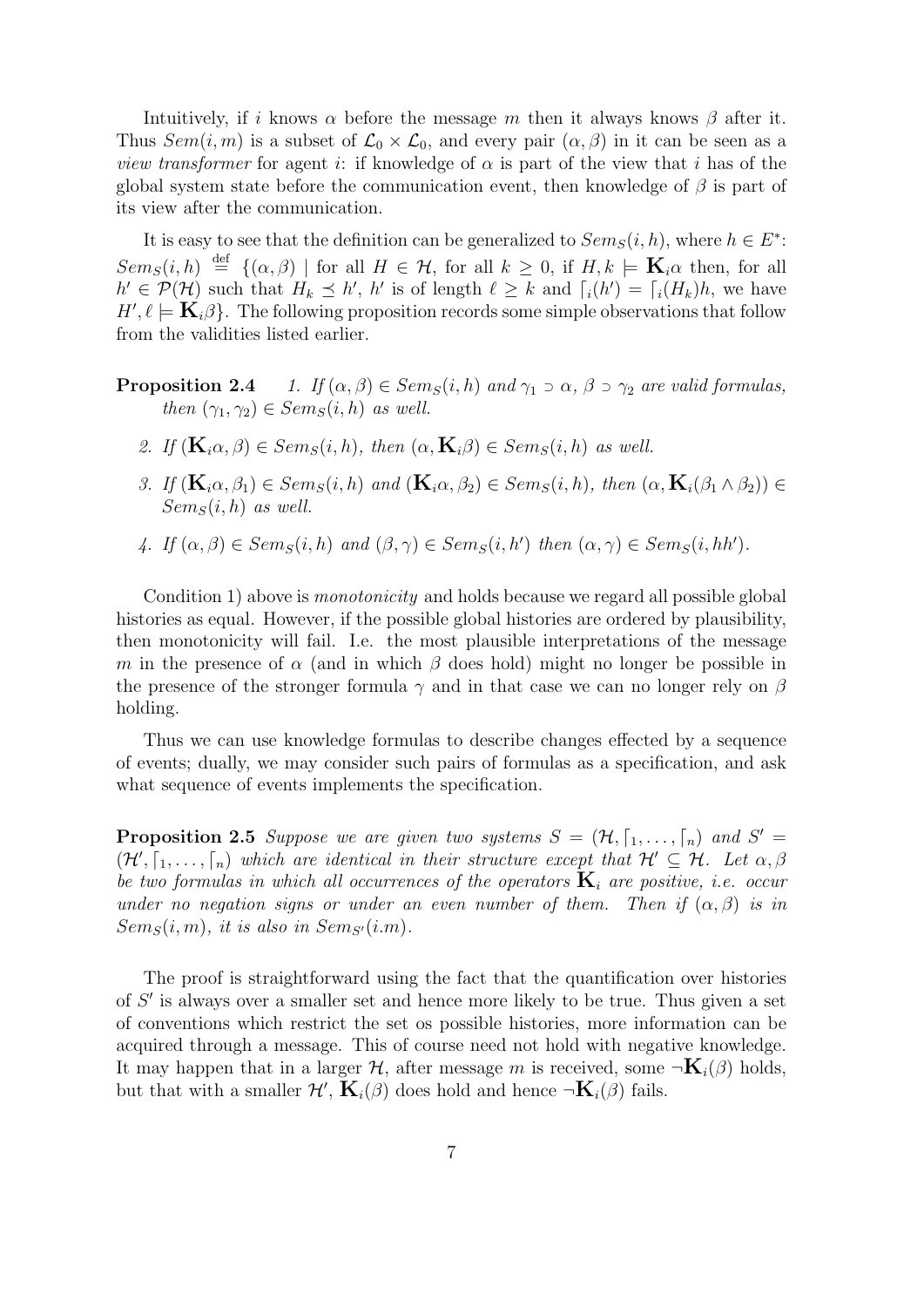For a very simple example, if you tell me  $\beta$  but the global histories in H allow the possibility of your lying, then I do not know  $\beta$ . If we restrict the global histories to those in which you never lie, then I do know  $\beta$ .

We can observe that our semantics satisfies many of the criteria set out in the last section. The denotation of a message is dependent on the protocol in a crucial manner. For instance, fix a system S and let m be an event such that for all  $h, h' \in \mathcal{P}(\mathcal{H})$ , if  $\lceil i(h') \rceil = \lceil i(h)m$ , then  $h' = hm'm$ ; that is, though m' is external to i, or 'invisible' to i, when m occurs, i gets the information that  $m'$  has occurred as well.

Note that the only condition that the *Sem* definition insists on is that the event m be 'visible' to i via the  $\lceil i \rceil$  map. Thus, when m is the sending of a message in an asynchronous system, our semantics allows for the event to have non-trivial meaning for the sender as well. This is important in protocols where the sending by itself starts a chain of events in all histories, without the sender receiving any later information explicitly. For example what you knew before sending a nasty email to your boss, e.g., that he regarded your job as secure, might no longer be true after you send that message, even though you have not, so far, heard anything from him.

Moreover, it can be seen that in this framework, the meaning of a message may vary depending on the identity of the sender or the receiver, their state (at the time of sending or receiving), and on the medium of communication. The event  $m$  in  $Sem(i, m)$  may also be a synchronous 'hand-shake' type of communication involving more than one agent, and the meaning may be different for each of the participating agents. Finally, code messages like "rain in Spain is mainly in the plain" that seek to establish trust among agents may also be given meaning in a uniform manner.

Thus we see that even though the messages are just strings, and do not necessarily belong to a language for which we **already** have a semantics at hand, we can still assign a semantics to them. The situation is a little like the one where we arrive on some strange planet and do not know the language nor is there any interpreter. After some experience we learn to interpret your language. Following Quine, we might never know for sure whether your word *gavagai* refers to a rabbit or a rabbit part. But if we do not, it is because the histories in which rabbit parts appear and those in which rabbits appear are the same and hence as properties of histories these are indentical.

#### 2.1 Formulas as messages

It is interesting to consider systems where the messages sent are themselves formulas of the logic considered. This requires a notion of honesty among agents. Fix a system S. As in [Pa], call an agent i honest iff for all  $h \in \mathcal{P}(\mathcal{H})$ , if  $h(send_i \alpha) \in \mathcal{P}(\mathcal{H})$  then  $h \models \mathbf{K}_i \alpha$ . Thus, when an agent j receives the message, she knows that  $\alpha$  was true when it was sent, and if  $\alpha$  is a persistent formula, then j knows that it is still true. (A formula  $\alpha$  is said to be persistent, if, whenever  $h \models \alpha$ , then for all h' such that  $h \preceq h'$ , we have:  $h' \models \alpha$ .)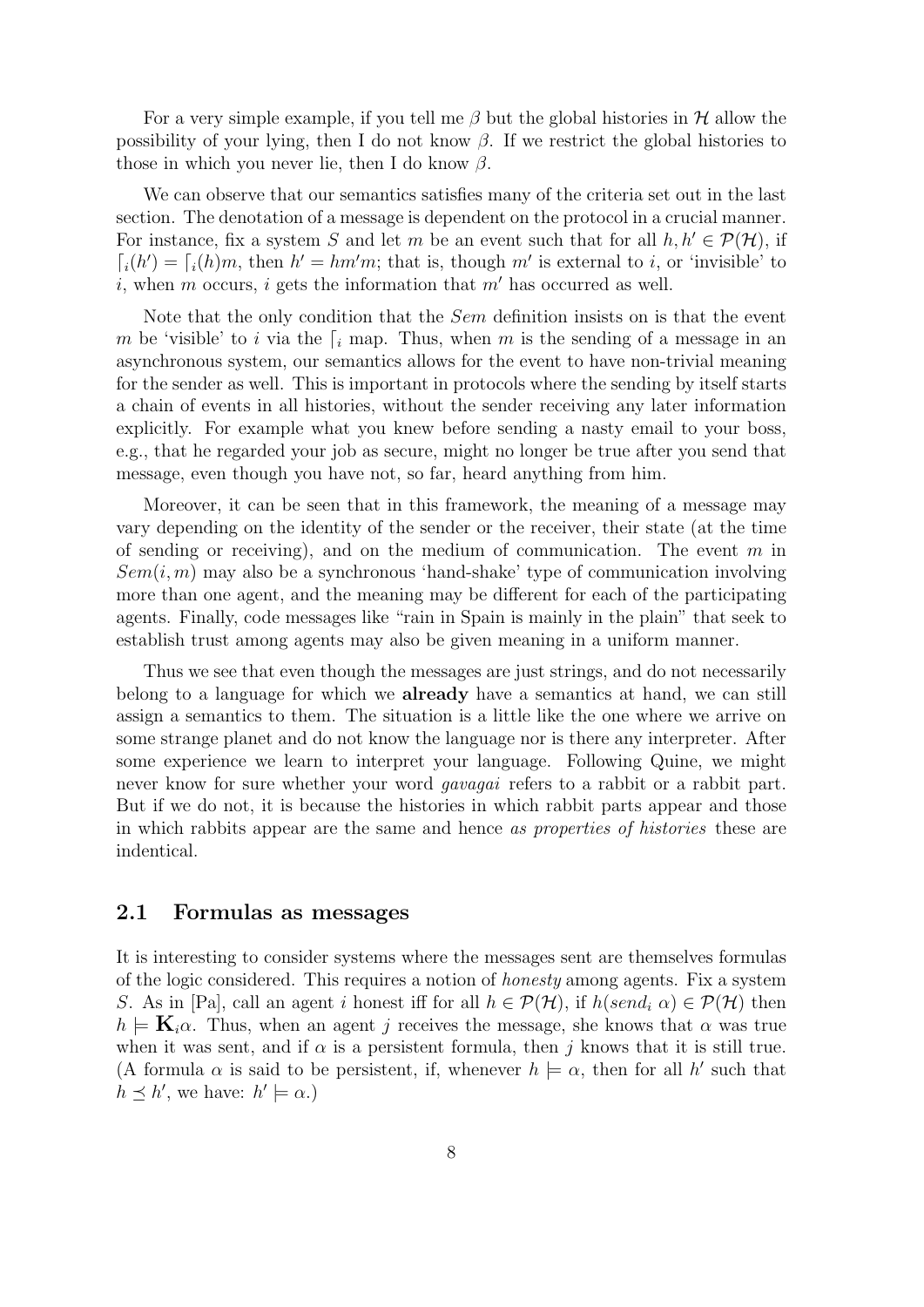[HF] define a processor to be honest if it sends a formula only when it knows it to be true. If one receives the formula  $\gamma$  from such an honest processor as message then we would expect that  $(\alpha, \beta) \in Sem(i, \gamma)$  iff  $\beta$  is a logical consequence of  $\alpha \wedge \gamma$ . If  $\alpha \wedge \gamma$  is inconsistent or if  $\gamma$  is not persistent then complexities arise.

Moreover, there are other possible definitions of honesty. One is that a message should be known to be true when received rather than when sent. For example, if a boy knows that his girl friend, at another college, always reads his letters under her favourite tree, he may start his letter with "You are now sitting under your favourite tree, reading this letter ...", and we may not want to say that he is dishonest just because that statement was not true at the time he wrote that letter. In fact, if the postal system is unreliable, then the message is true only if and when it is received.

To give an example (due to Dexter Kozen), of a non-persistent formula if I tell you the formula  $\gamma$  where  $\gamma$  is: "you don't know this, but there is a bug crawling on your shirt". Then in this case  $\gamma$  as a message does have the semantic value of a formula, but that formula is not  $\gamma$ . In fact,  $\gamma$  becomes false in the process of being told and so it is logically impossible for you to know  $\gamma$ . Rather you learn, "there is a bug crawling on my shirt and I did not know it".

### 3 Intensional description of protocols

We have been considering systems given as sets of global histories. As we observed in the last section, while this stance suffices to make our central point about assigning meanings to messages, it may give rise to systems which are not realisable. As an example, consider a system where, for some  $H \in E^{\omega}$ , every prefix h of H is in  $\mathcal{P}(\mathcal{H})$ but  $H \notin \mathcal{H}$ . Such a system cannot be realised by finite means, and indeed, one may wonder how such systems may even be presented. Thus reasonable descriptions of systems would place many closure conditions on  $H$ .

Finite presentations (or specifications) of protocols are quite relevant for this discussion. If the meaning of a message may depend on the protocol used by agents, it is reasonable to ask how the protocol itself is given, so that such semantics may be 'computed'. Closely related to this is the question of what options an agent has at any point in time, and how the agent chooses one. Note that this is where *utility* and *informativity* of a message may play a critical role  $(|vR01|)$ , particularly when the agent operates in an uncertain environment. In such a situation, the protocol determines the strategies available to an agent at any local state.

We first note that there are two distinct notions of protocols, both relevant, which are best explained by means of an example. When the notion of function was used in analysis, at first it meant simply a formula. E.g. polynomials and rational functions are easily expressed by means of formulae. Later this usage widened to include more general definitions and only with the advent of set theory do we have the most general notion of a function as a set of ordered pairs. The first two meanings are intensional, and the last is extensional.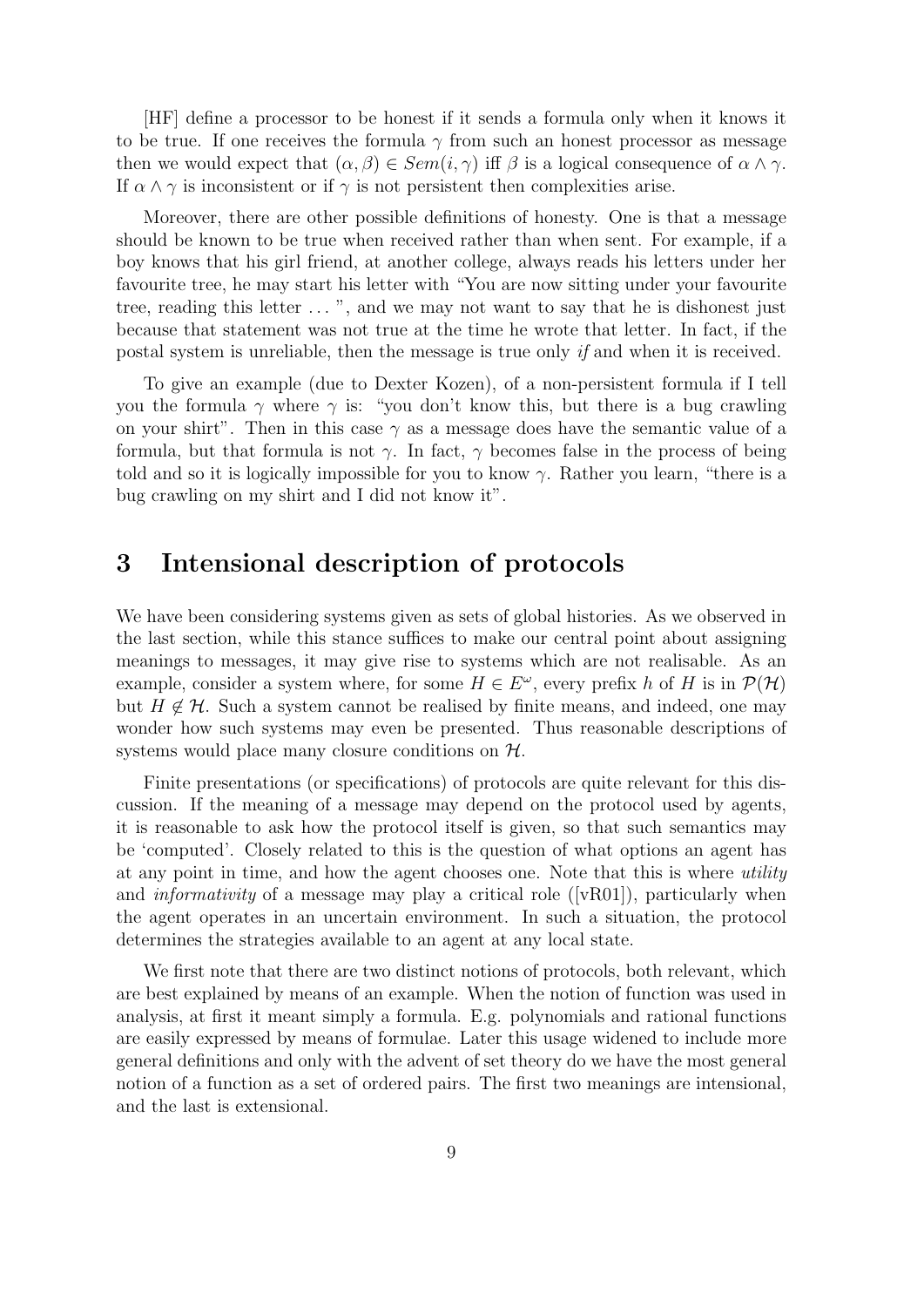If an individual process in a distributed computation needs to decide what its possibilities are for its next action, its decision can depend only on what it knows. If we already know which horse is going to win, before we place the bet, then life will be simple. Unfortunately that decision has to be made on the basis of what is known before the race is run. So clearly, if  $X$  is the set of possible next actions for some process i, with local history h, then X must depend functionally on h. The exception to this rule is a message received from the outside where the role of the process itself is passive.

In the context of distributed computing the message must have been sent by another process. Thus the value of the message is a function of the local history of that other process, and functionally dependent on the (current fragment of) global history. However in the context where a process or a group of processes are interacting with 'the world' about which they do not have complete information, they may still have some idea of the limitations on the set  $H$  of global histories. E.g. a young man receiving a letter from his fiancee might not know what the letter says or even what protocol if any she is following. Nonetheless he does know that the letter must have been mailed before receipt and hence cannot contain a reference to today's breaking news.

Thus an intensional description of a protocol is one that specifies, for each agent, at any finite global history, what global event that agent may participate in. This corresponds to the standard way protocols are described (informally but intuitively) in distributed algorithms, as a set of rules that specify when an agent may send a message, and what an agent must do on receipt of a message.

In fact, impossibility proofs like those in [FLP] and [LF] are really logical theorems about knowledge and the non-existence of intensional protocols such that the corresponding extensional protocol has some desired property. Similarly the unsolvability of the co-ordinated attack problem in the presence of asynchronous communication says that if an extensional protocol allows for the possibility of acquiring common knowledge, then the message mechanism in any corresponding intensional protocol cannot be asynchronous.

Returning to knowledge based semantics of messages, we have an apparent circularity when we consider intensionally presented protocols: the protocol talks of when messages be sent and what to do on receipt of a message, and the meaning of the message depends on the protocol used. This is resolved by considering only those extensional protocols as models of knowledge formulas that can be realised by intensional protocols. In this case, we can turn the problem around, and consider pairs of knowledge formulas to be intensional specifications of protocols.

For such an attempt to make sense, we need to demonstrate the following. If a knowledge formula has an extensional protocol as a model, then there is an intensional protocol which realises it. Moreover, we need to do this somehow for pairs of knowledge formulas that constitute semantic content of messages as defined earlier.

We first note that when  $(\alpha, \beta)$  is in  $Sem(i, m)$  for an agent i and event m,  $\alpha$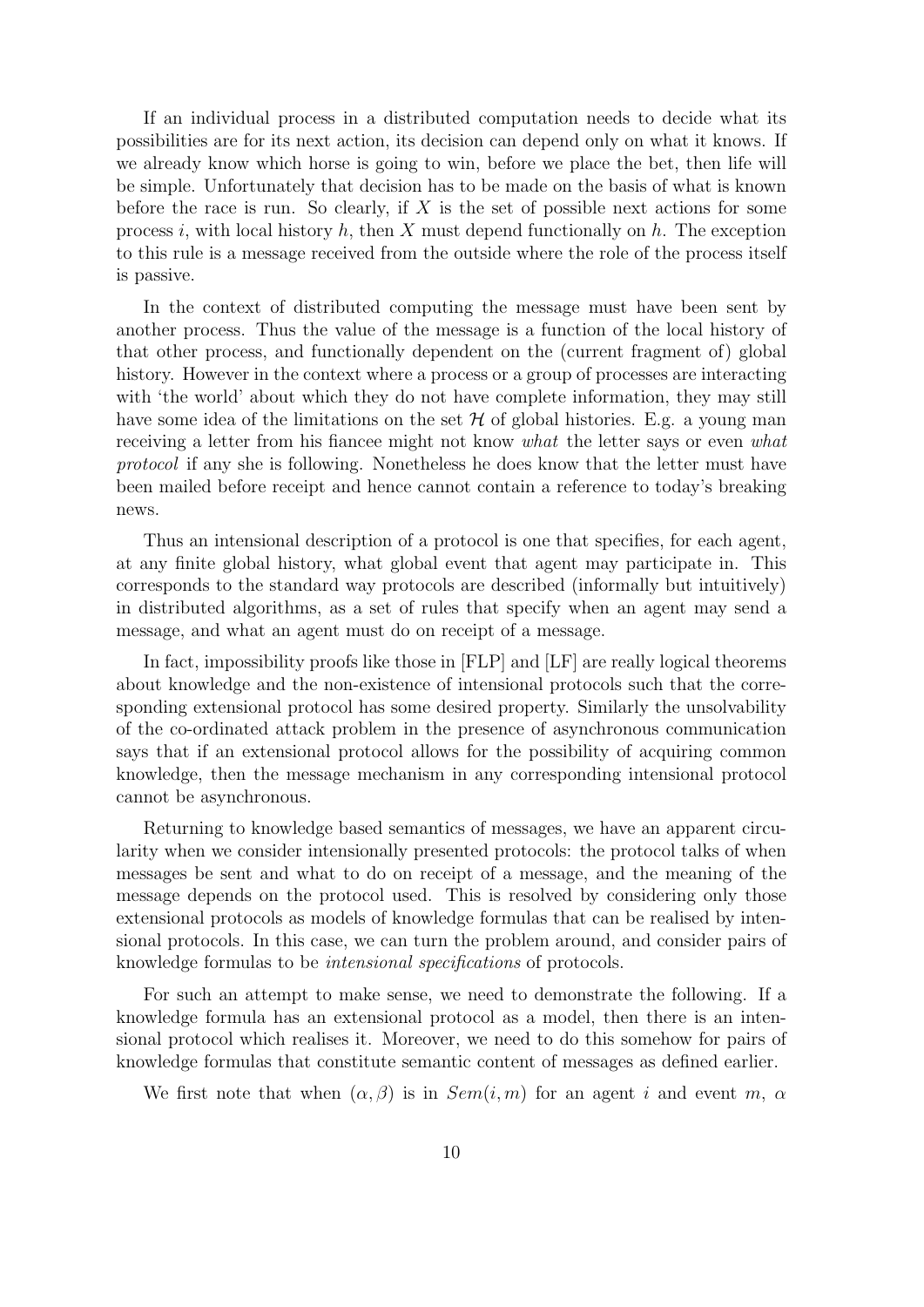and  $\beta$  are global formulas but refer to successive **local** time instants for agent i. We therefore move to a logical framework where  $\mathbf{K}_i \alpha$  and  $\mathbf{K}_i \beta$  are local formulas when  $\alpha$  and  $\beta$  are global formulas, and the  $\bigcap$  modality is also local, so that the pair  $(\alpha, \beta)$ can be specified by a formula of the logic. We can then ask what properties must be satisfied by  $Sem(i, m)$  so that we can actually construct, from the models, local 'choice' or 'strategy' functions for each agent. While we do not solve the problem here, we set up the framework so that the problem may be posed precisely. Rather than functions, we will present the agents as action labelled transition systems, which specify, for each agent, at any local state, what actions it can perform, based on its knowledge at that state.

We need some preliminaries, and some changes in definitions. A *distributed alpha*bet is an n-tuple  $\Sigma = (\Sigma_1, \ldots, \Sigma_n)$ , where for each  $i \in [n]$ ,  $\Sigma_i$  is a finite nonempty alphabet of *i*-actions and for all  $i \neq j$ ,  $\Sigma_i \cap \Sigma_j = \emptyset$ .  $\Sigma = \bigcup \Sigma_i$  is the set of system i actions, and we use a, b, c etc to refer to elements of  $\Sigma$ . The condition that  $\Sigma_i \cap \Sigma_j = \emptyset$ for  $i \neq j$ , reflects the absence of synchronizations (or 'shared actions'), and hence a communication from i to j must be split into a send action in  $\Sigma_i$  and a receive action in  $\Sigma_j$ .

In the description of systems, we now give the states of agents explicitly (since these describe the information available to agents at different points in time), and derive the projection operations instead. Let  $(Q_1, \ldots, Q_n)$  be an n-tuple, where  $Q_i$  is the set of possible local states of agent i. The product  $Q = (Q_1 \times \ldots \times Q_n)$  consists of possible global system states. We will use  $x, y$  etc. to denote global states, and the notation  $x[i]$  to denote the *i*-local state in the *i*<sup>th</sup> component of x. A run of the system is a sequence  $\delta = x_0 a_0 x_1 a_1 \dots$ , where for  $k \geq 0$ ,  $x_k$  is a global stste and  $a_k \in \Sigma$  is a system action, such that, when  $a_k \in \Sigma_i$ , for all  $j \neq i$ ,  $x_k[j] = x_{k+1}[j]$ . This legality condition ensures that only the agent participating in an action changes state.

Formally, a system over the distributed alphabet  $\widetilde{\Sigma} = (\Sigma_1, \ldots, \Sigma_n)$  is a tuple  $S = (Q_1, \ldots, Q_n, \mathcal{R})$ , where  $Q_1, \ldots, Q_n$  are the local states of agents in [n] and  $\mathcal R$  is a set of (infinite) runs of S. As before, we will consider  $\mathcal{P}(\mathcal{R})$ , the set of partial runs, which are finite prefixes of runs ending in system states.

Given a partial run  $\delta$ , we can define a sequence  $\lceil i(\delta) \in Q_i^*$  by erasing all actions not in  $\Sigma_i$  and projecting down only *i*-local states. We can then define  $\delta \sim_i \delta'$  iff  $\lceil i(\delta) = \lceil i(\delta').$ 

We will also change the syntax of the logic to talk of *local* knowledge assertions. Fix countable sets of propositional letters  $(P_1, P_2, \ldots, P_n)$ , where  $P_i$  consists of the atomic local properties of agent *i*. Let  $P \stackrel{\text{def}}{=} \left[ \begin{array}{c} \end{array} \right]$ i  $P_i$ . Let  $i \in [n]$ . The syntax of *i*-local formulas is given below:

 $\begin{array}{l} \Phi_i ::= p \ \in \ P_i \mid \neg \ \alpha \mid \alpha_1 \ \vee \ \alpha_2 \mid \bigcirc \alpha \mid \alpha_1 \ \mathbf{U} \ \alpha_2 \mid \mathbf{K} \ \psi, \ \psi \ \in \ \Psi \end{array}$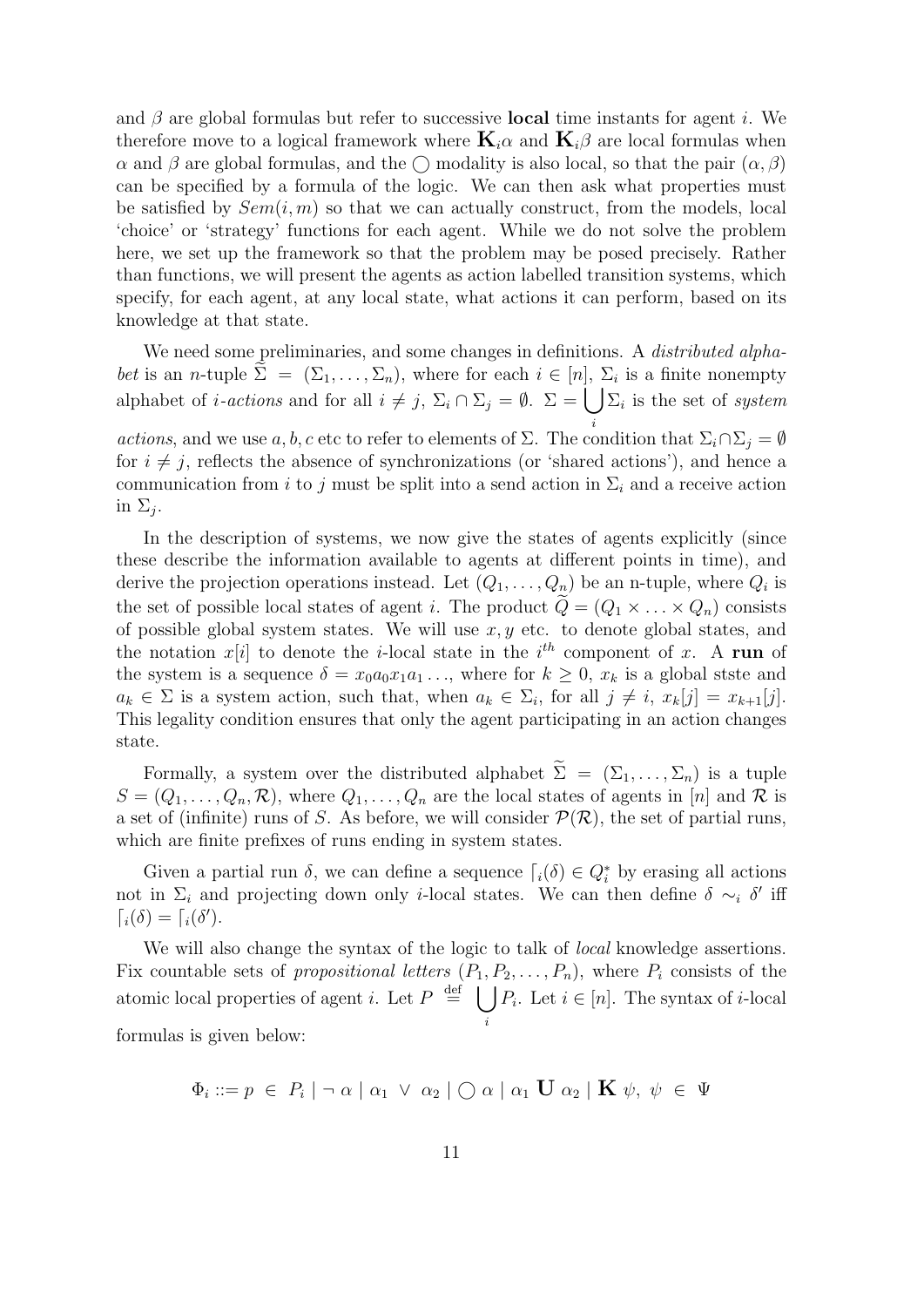Global formulas are obtained by boolean combination of local formulas:

$$
\Psi ::= \alpha @ i, \ \alpha \in \Phi_i \mid \neg \ \psi \mid \psi_1 \ \vee \ \psi_2
$$

Thus the formulas are defined by mutual recursion, with i-local knowledge formulas refering to global properties, and global formulas being boolean combination of formulas of the form  $\alpha \mathcal{Q}i$ , where  $\alpha$  is a local formula.

Models are now pairs of the form  $M = (S, V)$ , where  $V: Q \to 2^P$  such that for  $q \in Q_i$ ,  $V(q) \subseteq P_i$ .

Consider an infinite run  $\delta \in \mathcal{R}$ . Let  $\rho = \int_i(\delta) = q_0 q_1 \dots$ ; by  $\rho_k$  we denote the state  $q_k$ . The notion that an *i*-local formula  $\alpha$  holds at local instant k for agent i in  $\rho$  is denoted  $\rho, k \models_i \alpha$ , and is defined inductively as usual:

- $\rho, k \models_i p \text{ iff } p \in V(\rho_k), \text{ for } p \in P_i.$
- $\rho, k \models_i \neg \alpha$  iff  $\rho, k \not\models_i \alpha$ .
- $\rho, k \models_i \alpha \vee \beta$  iff  $\rho, k \models_i \alpha$  or  $\rho, k \models_i \beta$ .
- $\rho, k \models_i \bigcap \alpha$  iff  $|\rho| > k$  and  $\rho, k + 1 \models_i \alpha$ .
- $\rho, k \models_i \alpha \mathbf{U}\beta$  iff there exists  $m \geq k$  such that  $\rho, m \models_i \beta$  and for all  $\ell : k \leq \ell < m$ ,  $\rho, \ell \models_i \alpha$ .
- $\rho, k \models_i \mathbf{K} \psi$  iff for all  $m \geq 0$ , for all  $\delta' \in \mathcal{R}$  such that  $\lceil i(\delta'_m) \rceil = q_0 q_1 \dots q_k$ ,  $\delta', m \models \psi.$

To define the semantics of global formulas, we need to relate global time instants with local time instants. For this, we extend the  $\int_i$  map appropriately:  $\int_i(\delta, 0) = 0$ .  $a_i(\delta, k + 1) = \delta_i(\delta, k) + 1$  if  $a_k \in \Sigma_i$  and  $\delta_i(\delta, k + 1) = \delta_i(\delta, k)$ , otherwise.

- $\delta, k \models \alpha \mathbb{Q} i$  iff  $\delta, \lceil i(\delta, k) \models_i \alpha$ .
- $\delta, k \models \neg \psi$  iff  $\delta, k \not\models \psi$ .
- $\delta, k \models \psi_1 \vee \psi_2$  iff  $\delta, k \models \psi_1$  or  $\delta, k \models \psi_2$ .

Note that the *i*-local formula  $\mathbf{K}\psi_1 \supset \bigcirc \mathbf{K}\psi_2$  carries the same semantics as a pair in  $Sem(i, m)$  before, when  $m \in \Sigma_i$ .

We can now ask, given a formula  $\psi$ , if for every model  $M = (S, V)$  of  $\psi$ , there exist transition systems  $(Q_i, \rightarrow_i)$  such that R of S is obtained as the set of runs of a system obtained by (suitably) taking a product of these transition systems. When this question is answered positively, we have an intensional protocol in which messages carry the same meaning as those given by knowledge formulas as above.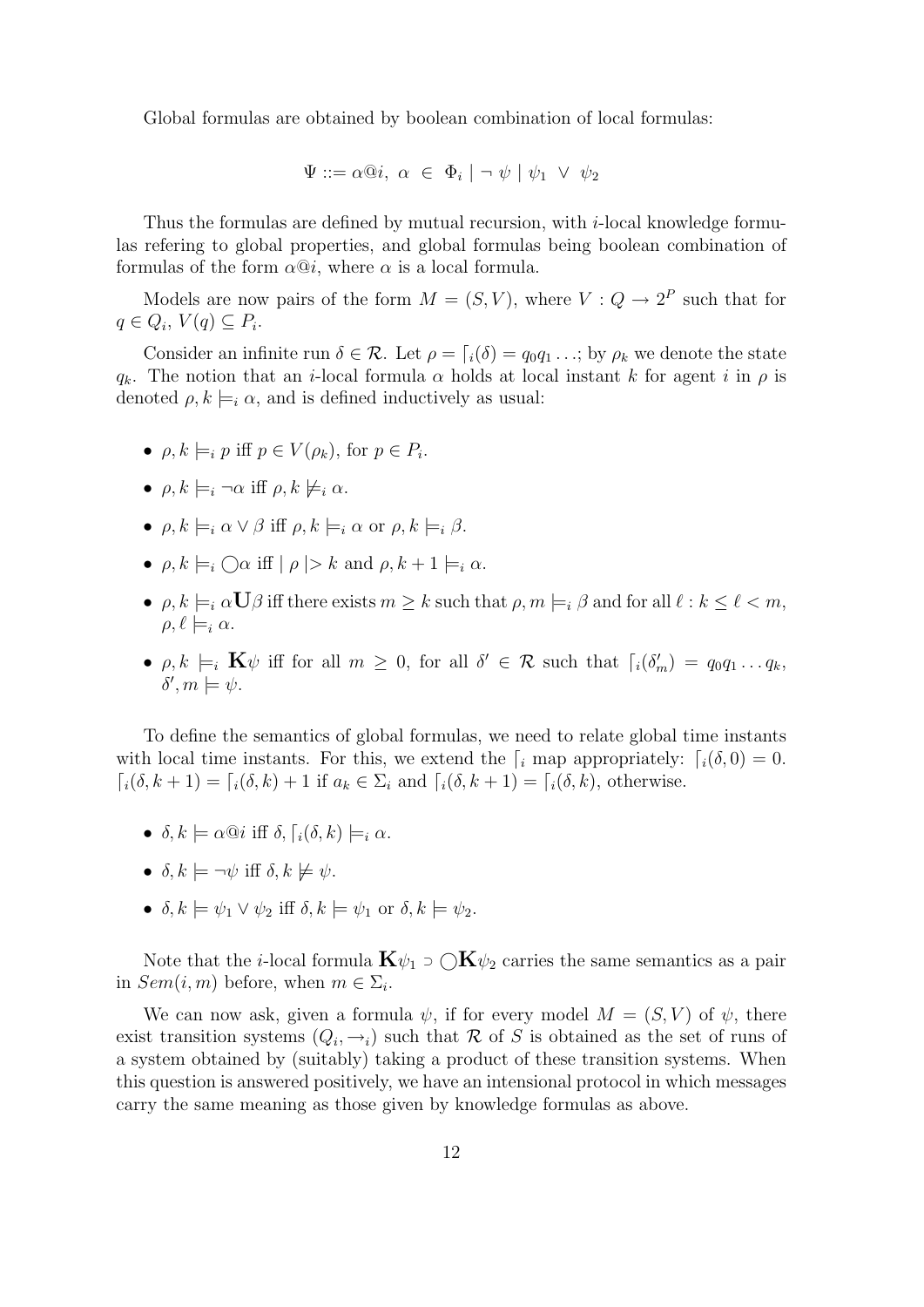In general, this is a hard question to answer. A partial answer to the question may be attempted using techniques that involve the theory of tree automata. It is not difficult to construct a nondeterministic Büchi tree automaton for every formula such that the models of the formula (in a technical sense) correspond exactly to the tree language accepted by the automaton. However, decomposing the tree automaton into individual transition systems for agents (thereby obtaining their 'strategies') seems to be difficult.

In the highly restricted context of *deterministic* systems, we can work with Büchi word automata, and in such situations, the required decomposition can also be done, along the lines of the exercise carried out in [R96a] and [R96b] for different logics. Such an exercise happily also yields finite transition systems for individual agents, thus demonstrating bounded memory intensional protocols. But then, in these systems, the agents know which run they are involved in, which is a very unrealistic assumption.

### 4 The amount of information in a message

Dretske [D] makes a convincing case that a signal (single symbol or a string) that may take one of n values can contain, on the average, at most  $log(n)$  bits of information and cannot be used to distinguish between more than  $n$  possibilities. However, Dretske's arguments apply only to a very special situation where the signal is sent asynchronously between fixed parties. As we have seen before, in the context of synchronous communication, much more information may be conveyed. Thus we need a more general theory of the amount of information received by a process, which handles such cases satisfactorily.

We now consider situations where in intensional protocol, instead of just giving a finite set of possible extensions to the current global history, actually assigns probabilities to them. In this case we have a probabilistic protocol. For the purpose of the discussion, we again revert to the abstract model based on histories studied earlier. When H is global history and h is a local history of agent i, we write  $Proj(H, i, h)$ to denote that there exists a k such that  $h = \lceil i(H_k) \rceil$ .

We assume a probability measure on the set of all possible global histories with the following property. If  $H$  is a history in the protocol, then for every  $k$ , the measure  $m({H' | H'_{k} = H_{k}})$  is positive. If the protocol arises from a probabilistic intensional protocol, then such a measure will arise naturally from the probabilities of local events at various moments. Otherwise we stipulate this as a condition on the protocol. The assumption of positive measure is not strictly speaking necessary. We will be using conditional probabilities. and it is shown in [PP1], [PP2] that using non-standard analysis we can define conditional probabilities  $p(X/Y)$  even when both X and Y have zero measure. However if X and Y both have positive measure, then  $p(X|Y)$  is simply the measure  $m(X \cap Y/m(Y))$ .

We now define the **amount** of information  $inf(h.m)$  contained in a signal m for process i when its local history is h. It is  $-log(p(X/Y))$ , where Y is the set of all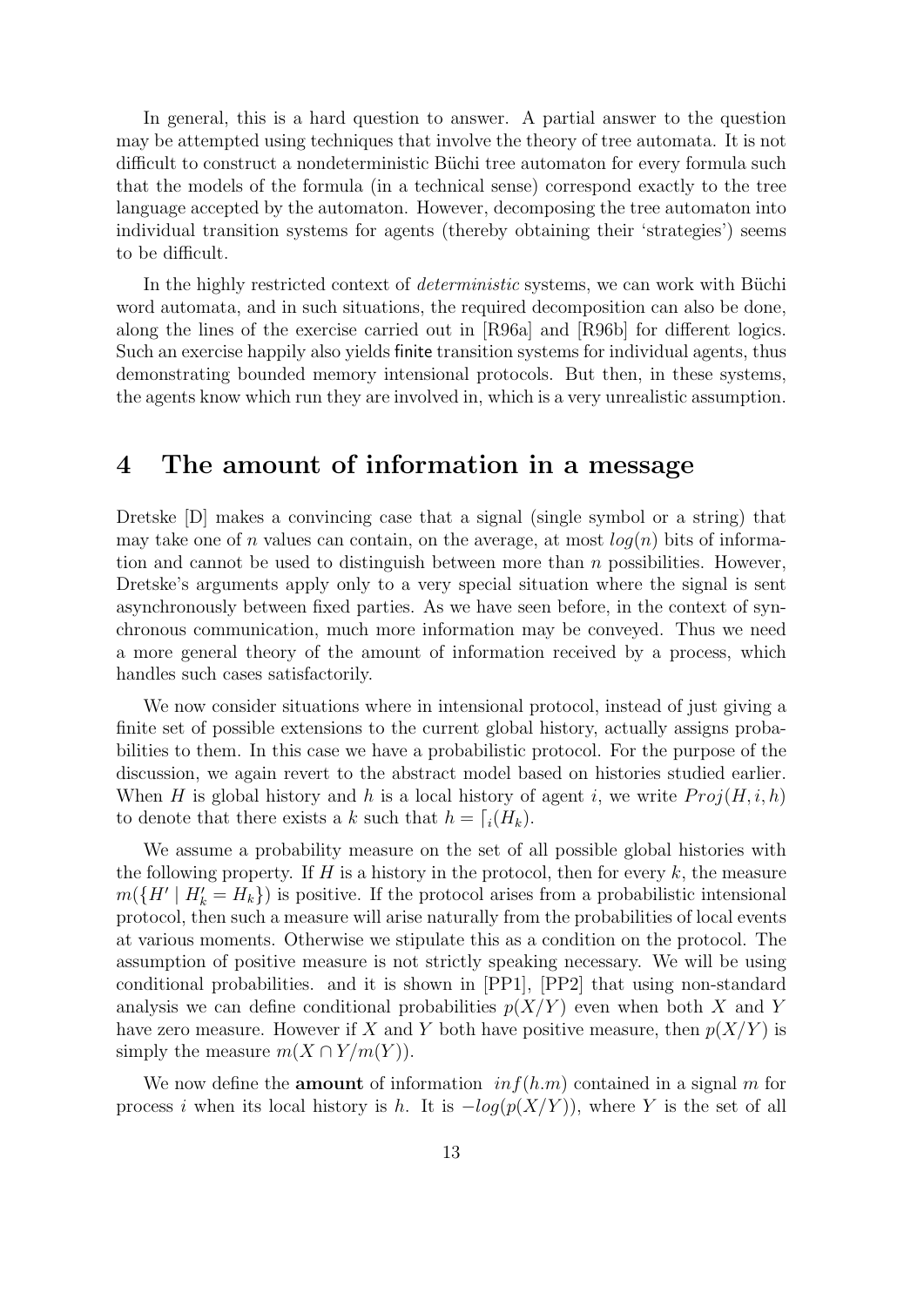global histories such that  $Proj(H, i, h)$  and X is the set of all global histories such that  $Proj(H, i, h; m)$ .

**Theorem 4.1** Let A be a formula such that at history h,  $A, \neg A$  are equiprobable to process i and m and m' are messages such that if process i receives m, it will know that A and if it receives m', it will know that  $\neg A$ . Then the average amount of information in m, m' at h,  $(inf(h, m) + inf(h.m'))/2$ , is at at least 1 bit. More generally, if  $A_1, \ldots, A_k$  are mutually exclusive formulas which are equi-probable to i at h, and signals  $m_1, \ldots, m_k$ , will respectively result in i knowing  $A_1, \ldots, A_k$ , then the average information in the signals at h is at at least  $log(k)$ .

This fact is well known to information theorists and we skip the proof.

**Theorem 4.2** If i does not know A at h and the subjective probability of A for i is p, then the minimum amount of information in any signal m that results in i knowing A is  $-log(p)$ .

This is because the set of histories in which the signal  $m$  has been received is a subset of the set of histories in which  $A$  is true and the latter has probability  $p$ .

Here the subjective probability of  $A$  for  $i$  at  $h$  is

 $m({H \mid H \models A \text{ and } Proj(H, i, h)})/m({H \mid Proj(H, i, h)})$ 

Note that none of the development above really depends on the assumption that m is a message coming from outside.  $m$  can be replaced by an addition  $h'$  to history h and  $inf(h, h')$  is the total information received by i between the local histories h and  $h; h'$ . We can also define the amount of information received at the history  $h$ ,  $I(h) = \inf(\emptyset; h)$ , where  $\emptyset$  is the empty history.

**Theorem 4.3**  $I(hh') = I(h) + inf(h, h')$ . I.e. the information received between h and  $h'$  plus that received from the start to  $h$ , equals that from start to  $hh'$ .

Similarly we can define the information  $I(i, j, h)$  received by i **about** j's knowledge, during history  $h$  and it can be readily shown that:

Theorem 4.4  $I(i, j, h) \leq I(h)$ .

It is easily seen that if the process  $i$  is deterministic, then all the information it gets must come from outside. Moreover, if the process is itself probabilistic, then it gets information from itself too (or from its own coin, if you like). This is also true in the nondeterministic case, though there we do not have a measure of the amount of information.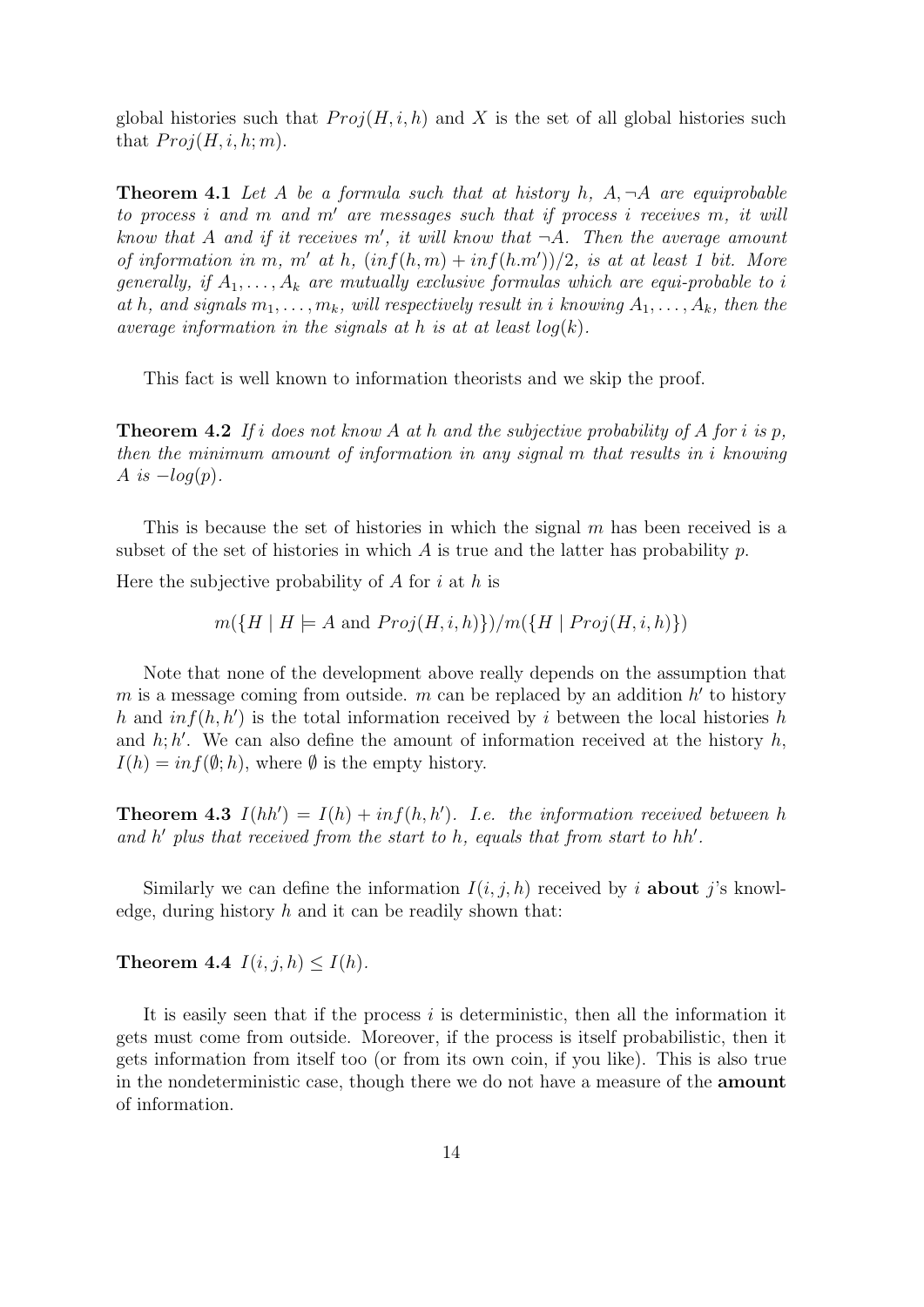We illustrate this by means of an example. Suppose there are two processes 1 and 2 which send each other messages. 1 sends a symbol which may be either a or b, and on receipt, 2 sends a message which may be c or  $d$ , and so on. Then the e-protocol is simply  $((a + b)(c + d))^{\omega}$ . Now suppose that at some moment 1 decides to send only  $a$ 's from now on. It then knows the formula, "there are only finitely many  $b$ 's". But it could not have learned this formula from its own local history which is finite. How do we resolve this ?

Suppose in fact that the process  $i$  is a nondeterministic finite automaton which has a state diagram (somewhat simplified) as below:



where  $s_0$  is the initial state. If after the exchange bab it decides to send only b's from now on, then its local history is not bab, but  $s_0$ bas $_0$ bs<sub>1</sub> and the last s<sub>1</sub> contains the needed information. Thus the process 1 did not know in advance that it was going to go into state  $s_1$ , and it did not **decide** to go into state  $s_1$ . Rather, that decision was made from outside, by the scheduler, and it conveyed information to the process, just as it does to us. Of course if the automaton were deterministic, then such acquisition of information could not take place.

To show that issues here are complex, we now describe an example given to us by Bill Gasarch. Let  $W$  be an undecidable r.e. set and we are given four numbers  $m, n, p, q$ . We are allowed to ask God two questions and then we must decide which of the four numbers are in  $W$ . At first sight this seems impossible as there are sixteen possibilities, and we are allowed only two questions. However, there is a solution. <sup>1</sup>

### 5 Understanding the Lion

There is some dispute about the exact import of what Wittgenstein meant by the remark we have cited at the beginning of the paper. But there is an obvious sense in which we do understand lions. If a lion growls, it very likely means "Scram!" and surely does not mean, "I saw an elephant this morning". So we do have some understanding of lion language.

This can be easily modelled in our formal discussion. Note that when we defined  $Sem(i, m)$  as a set of pairs of formulas, there is no need whatever to presume that the language from which elements of  $Sem(i, m)$  are taken needs to be the same as the

<sup>&</sup>lt;sup>1</sup>We use the two questions to find out from God how many of the four numbers are in W. After we get the answer, say 2, we enumerate  $W$  (it is r.e.) until two of the four numbers have turned up. At this point we know that the other two will not turn up.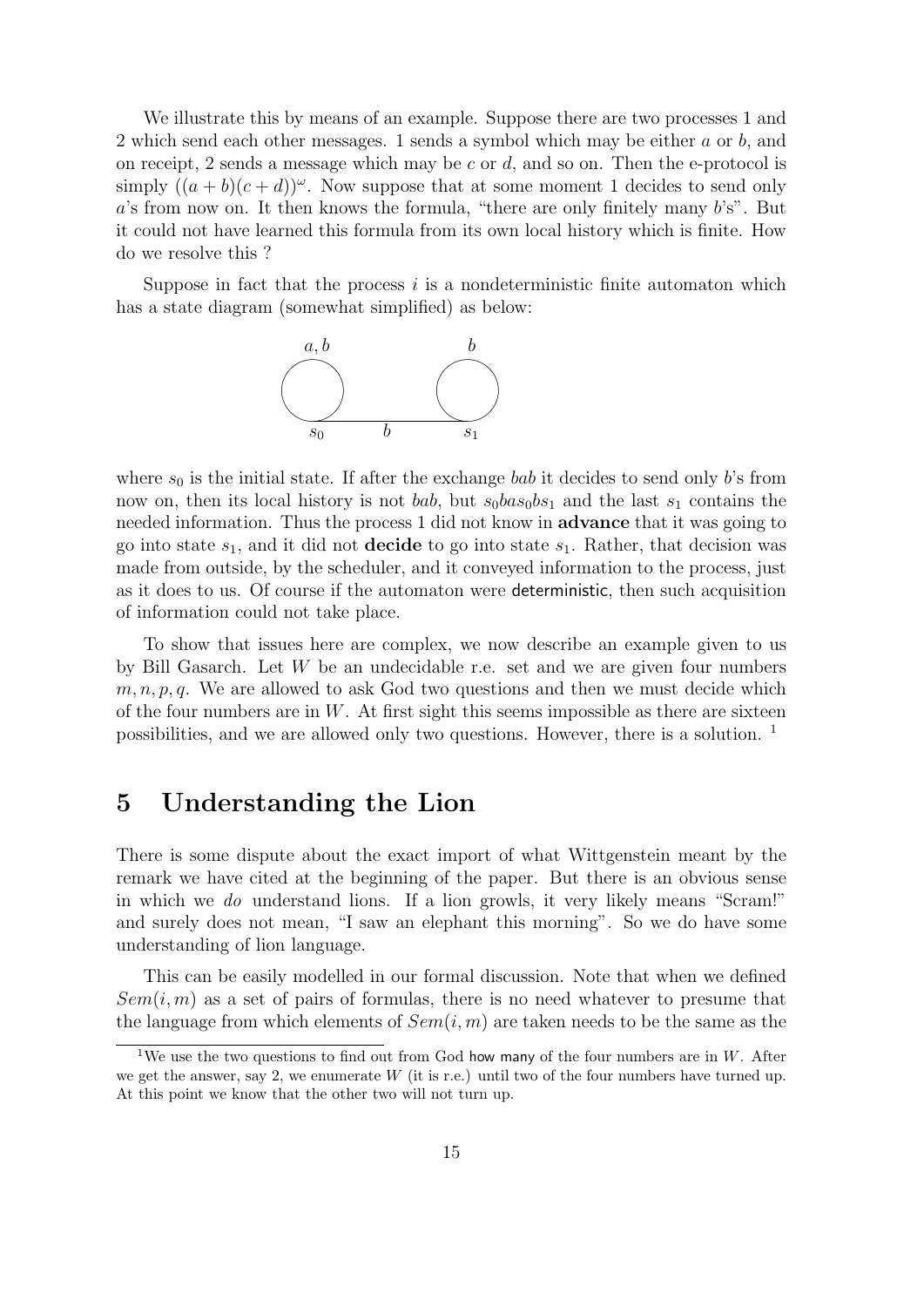language from which elements of  $Sem(j, m) : i \neq j$  are taken. It is perfectly possible for the languages of  $i, j$  to be private (syntactically) and yet the signal m conveys the same meaning (as a set of possible global histories) to both sender and receiver. <sup>2</sup> Thus if the lashing of tail  $(\ell)$  by a lion is always followed by a charge c whereas growling q is not, then in all global histories an  $\ell$  event will be followed by a c event and the formula pair  $(True, C)$  will be in  $Sem(i, \ell)$  but not in  $Sem(i, q)$  where C stands for "The lion will soon charge". i of course is us, the intended targets of the charge.

We have a similar explanation for the arrangement between Paul Revere and his friend. Let  $\ell$  mean that the British come by land and s that the come by sea. Let  $\sigma$  be the event that one lantern is shown and t the event that two are shown. By arrangement all sufficiently long global histories contain the sequence  $\ell$ , o or else the sequence s, t. They never contain  $\ell, t$  or s, o. Now  $\ell, s$  are local events for the friend and  $o, t$  for Paul Revere. Thus if  $L$  is the formula which is true when the British come by land and S the formula which is true if the British come by sea, then the formulas  $(True, L)$  is in  $Sem(p, o)$  and  $(True, S)$  in  $Sem(p, t)$ .

When a Hindi speaker says *jaldi!*, after some experience an English speaker will figure out that what is meant is quickly!. This is even more clear with a more colorful word like *phata-phut!* which has the same meaning. When  $i, j$  are communicating, ultimately the languages of both  $i$  and  $j$  describe sets of global histories and provided that a formula  $A$  in i's language is reliably followed by signal  $m$ , and expresses a set of global histories  $X$ , j can, under favourable conditions figure out that m 'means' X and need never know what A was. If B is j's word for X then j will reliably interpret  $m$  as meaning  $B$ .

The use of "Rain in Spain is mainly in the plain" can also be accomodated into the history semantics. Let  $G$  be a group of conspirators, all of whom are informed by the leader: "for this evening, our code sentence will be "Rain in Spain is mainly in the plain". Now the utterance of this sentence in the absence of any context is highly unlikely. Thus if I am a member of the group and hear you say "Rain in Spain is mainly in the plain", then with high probability, your own local history includes an event of hearing the communication from the leader and hence that you are a member of the group. (Of course moles cannot be revealed this way). It is crucial that the probability of hearing a code sentence accidentally should be low and hence a sentence like "It is terrible that the US is planning to invade Iraq" cannot be used as a code sentence.

<sup>2</sup>See [P94b] for a discussion of the case where because of vagueness the meanings are not the same, but the signal does, nonetheless, result in an increase of utility measured in terms of the time taken by an algorithm.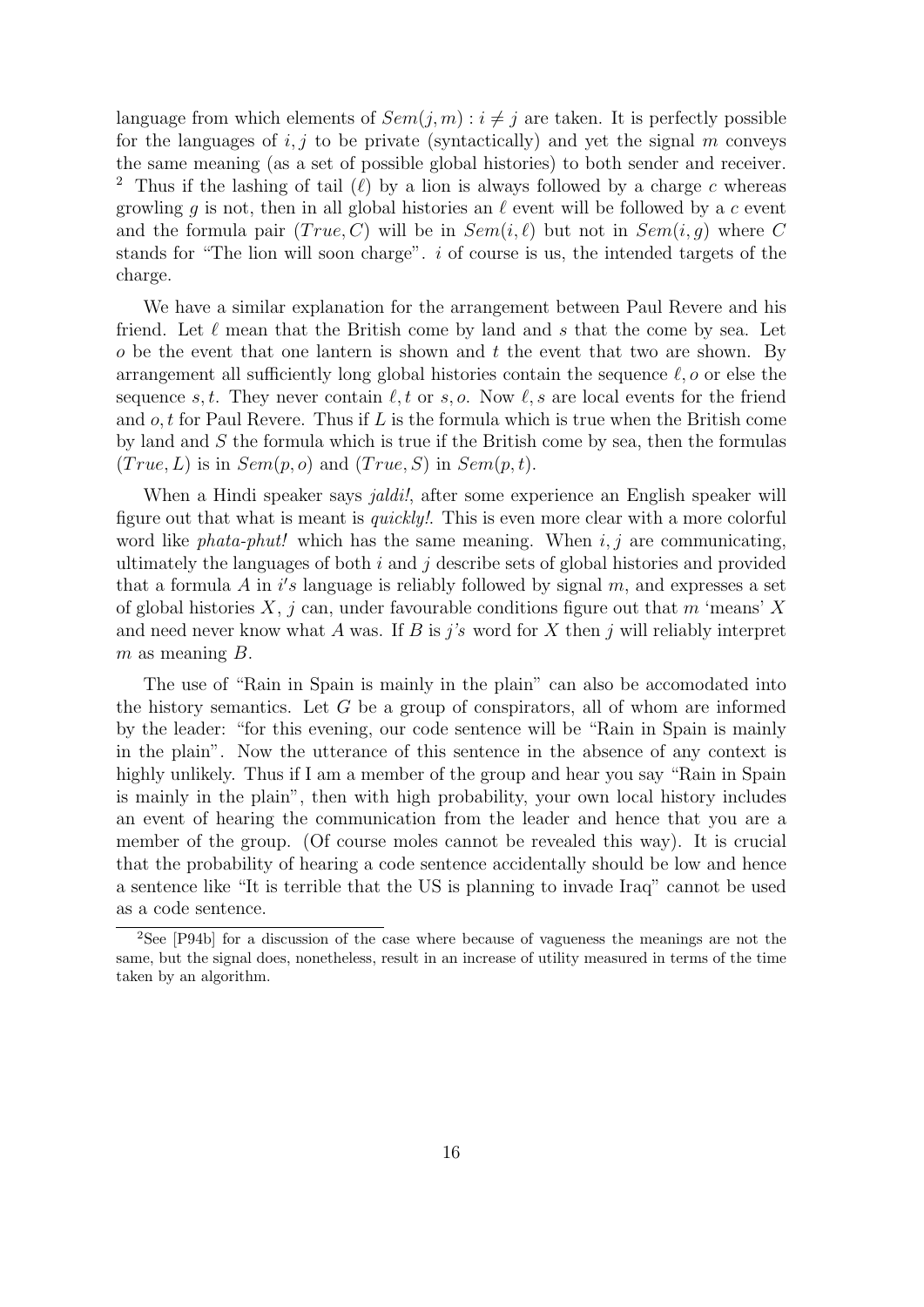### 6 Meaning and Implicature

In [Gri89] Paul Grice introduces the notion of *implicature*  $<sup>3</sup>$  where what is implicated</sup> in an utterance is more than what is actually said. For instance the question "Do you have any salt?" normally carries the implicature, "I'd like some". How does implicature differ from plain meaning?

This difference can also be explained in our framework. We defined  $Sem(i, m)$  to be  $\{(\alpha, \beta) \mid \text{for all } H \in \mathcal{H}, \text{ for all } k \geq 0, \text{ if } H, k \models \mathbf{K}_i \alpha \text{ then, for all } h' \in \mathcal{P}(\mathcal{H}) \text{ such that } h' \in \mathcal{H}(\mathcal{H}) \text{ for all } h' \in \mathcal{H}(\mathcal{H}) \text{ such that } h' \in \mathcal{H}(\mathcal{H}) \text{ such that } h' \in \mathcal{H}(\mathcal{H}) \text{ such that } h' \in \mathcal{H}(\mathcal{H}) \text{ such that } h' \in \mathcal{H}(\mathcal{H}) \text{ such$ that  $H_k \preceq h'$ , h' is of length  $\ell \geq k$  and  $\lceil i(h') \rceil = \lceil i(H_k)m$ , we have  $H', \ell \models \mathbf{K}_i\beta$ . This is the meaning of  $m$  for process  $i$ . But we can make this notion both wider and narrower. Wider in the sense that we can remove i as a parameter and demand that the meaning apply to *all* processes. This will be the semantic meaning of  $m$ simpliciter. On the other hand, in restricted circumstances we may have more pairs. Let us define  $Sem(h, i, m)$  to be  $\{(\alpha, \beta) \mid \text{for all } H \in \mathcal{H} \text{, for all } k \geq 0, \text{ if } H, k \models \mathbf{K}_i \alpha$ and  $\lceil \eta(H) \rceil = k$  h then, for all  $H' \in \mathcal{P}(\mathcal{H})$  such that  $H_k \preceq H'$ ,  $H'$  is of length  $\ell > k$ and  $\lceil_i(H')\rceil = \lceil_i(H_k)m$ , we have  $H', \ell \models \mathbf{K}_i\beta$ .

Now  $Sem(h, i, m)$  is likely to contain more pairs than  $Sem(i, m)$  since we are restricting ourselves to histories H such that  $\left[\left(H_k\right) = h$  for some k. Thus we can identify  $Sem(m)$  with the (conventional) meaning of m,  $Sem(i, m)$  with the meaning of m for i, and  $Sem(h, i, m)$  to be the meaning of m for i in the context h. In general,  $Sem(m) \subseteq Sem(i, m) \subseteq Sem(h, i, m).$ 

To use Grice's example, if h is a history which culminated with your car running out of gas,  $m$  is the message that there is a gas station around the corner, and  $B$  is the formula which is true iff the gas station is open, then the formula pair  $(True, B)$  will be in  $Sem(h, i, m)$  but not in  $Sem(m)$ . For example if I were renting an apartment and wanted to know if I would be able to get gas for my car, then the statement that there is a gas station around the corner would not carry the implicature that the gas station was open at the time that the statement was made. However, it would carry the implicature that it is open some time. The various implicatures do hold only because we are assuming that the histories contain (only) sequences of co-operative communications satisfying Grice's requirements.

### References

- [CM] M. Chandy and J. Misra, "How processes learn". ACM PODC 1985, pp 204-214. [D] F. Dretske, Knowledge and the flow of information, MIT Press, 1981. [FLP] M. Fischer, N. Lynch and M. Paterson. "Impossibility of distributed
- consensus with one faulty process", in ACM PODS 1983, pp 1-7.

<sup>3</sup>Actually it was introduced prior to the 1989 book which is merely a collection of his papers.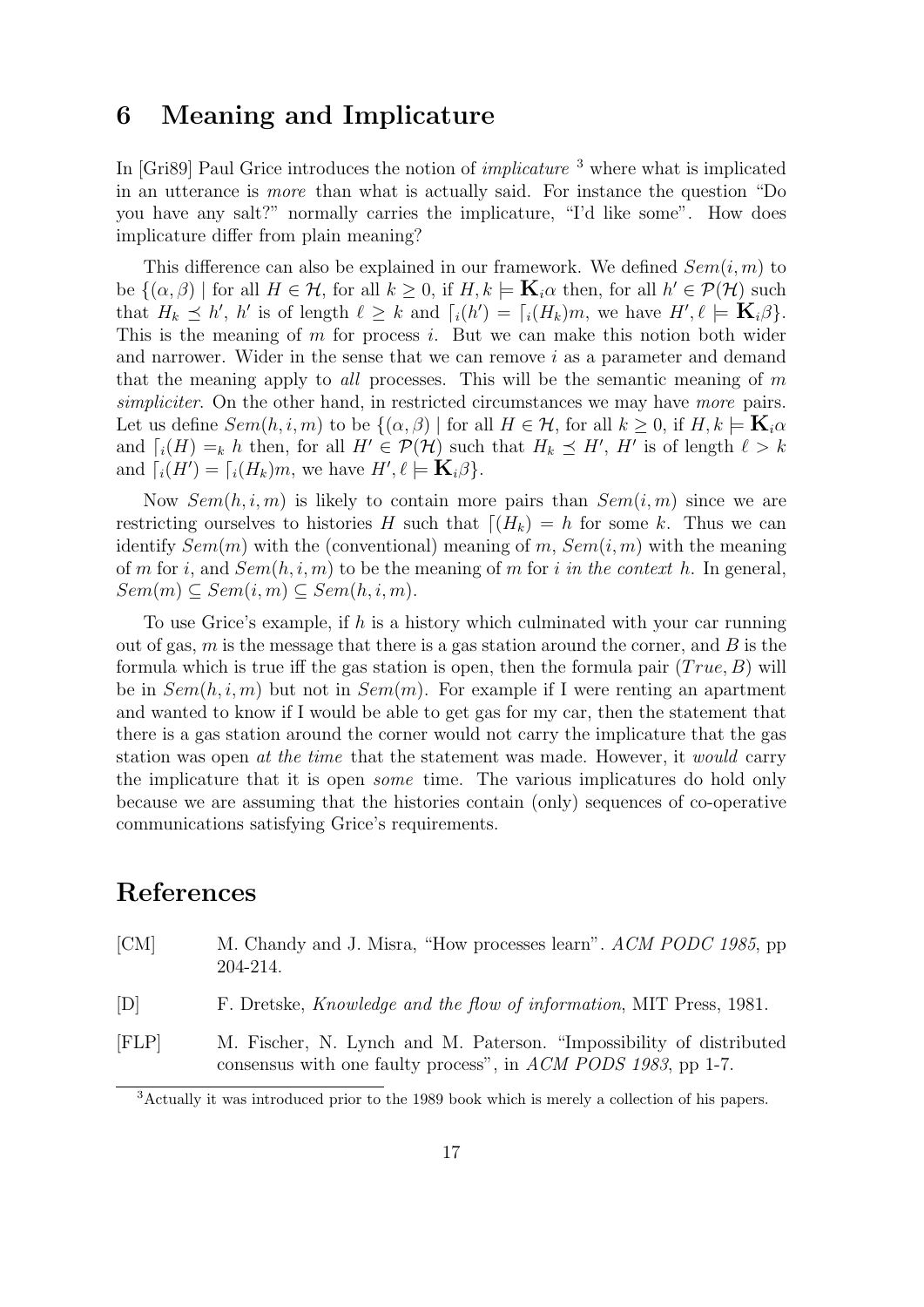- [FHMV95] Fagin, R., Halpern, J., Moses, Y. and Vardi, M., Reasoning about knowledge, M.I.T. Press, 1995.
- [Gri89] Grice, P., *Studies in the Way of Words*, Harvard University Press, 1989.
- [HF] J. Halpern and R. Fagin, "A formal model of knowledge, action and communication in a distributed system", in ACM PODC 1985, pp 224- 236.
- [HM] J. Halpern and Y. Moses, "Knowledge and common knowledge in a distributed environment", in ACM PODC 1984, pp 50-61.
- [HMV94] Halpern, J., Moses, Y., and Vardi, M., "Algorithmic knowledge", TARK V, Theoretical Aspects of Reasoning about Knowledge, 1994, 255-266.
- [KPN90] Krasucki, P., Parikh, R., and Ndjatou, N., "Probabilistic Knowledge and Probabilistic Common Knowledge" ISMIS 90, North Holland 1990, pp. 1-8.
- [LF] N. Lynch and M. Fischer. "A lower bound for the time to assure interactive consistency", Inf. Proc. Letters. vol 14 (1982).
- [Pa] Parikh, R., "Monotonic and Non-monotonic Logics of Knowledge", in Fundamenta Informatica special issue, Logics for Artificial Intelligence vol XV (1991) pp. 255-274 (appeared previously as "Logics of knowledge, games and dynamic logic", Proc. 4th FST/TCS, LNCS #181, pp 202- 222.)
- [P94] Parikh, R., "Logical omniscience" in Logic and Computational Complexity, LNCS 960, 22-29.
- [P94b] Parikh., R., "Vagueness and Utility: the Semantics of Common Nouns" in Linguistics and Philosophy 17 1994, 521-35.
- [P95] Parikh, R., "Knowledge based computation (Extended abstract)" in Proceedings of AMAST-95 Montreal, July 1995, Edited by Alagar and Nivat, LNCS no. 936, 127-42.
- [PP1] Parikh, R., and Parnes, M., "Conditional probability can be defined for arbitrary pairs of sets of reals", Advances in Mathematics, 9 (1972), pp 313-315.
- [PP2] Parikh, R., and Parnes, M.,"Conditional probabilities and uniform sets", Proc. Victoria Symp. on Nonstandard Analysis, Lecture Notes in Mathematics #369, pp 180-194.
- [PR86] Parikh, R., Ramanujam, R., "Knowledge, information and protocols (extended abstract)", manuscript, 1986.